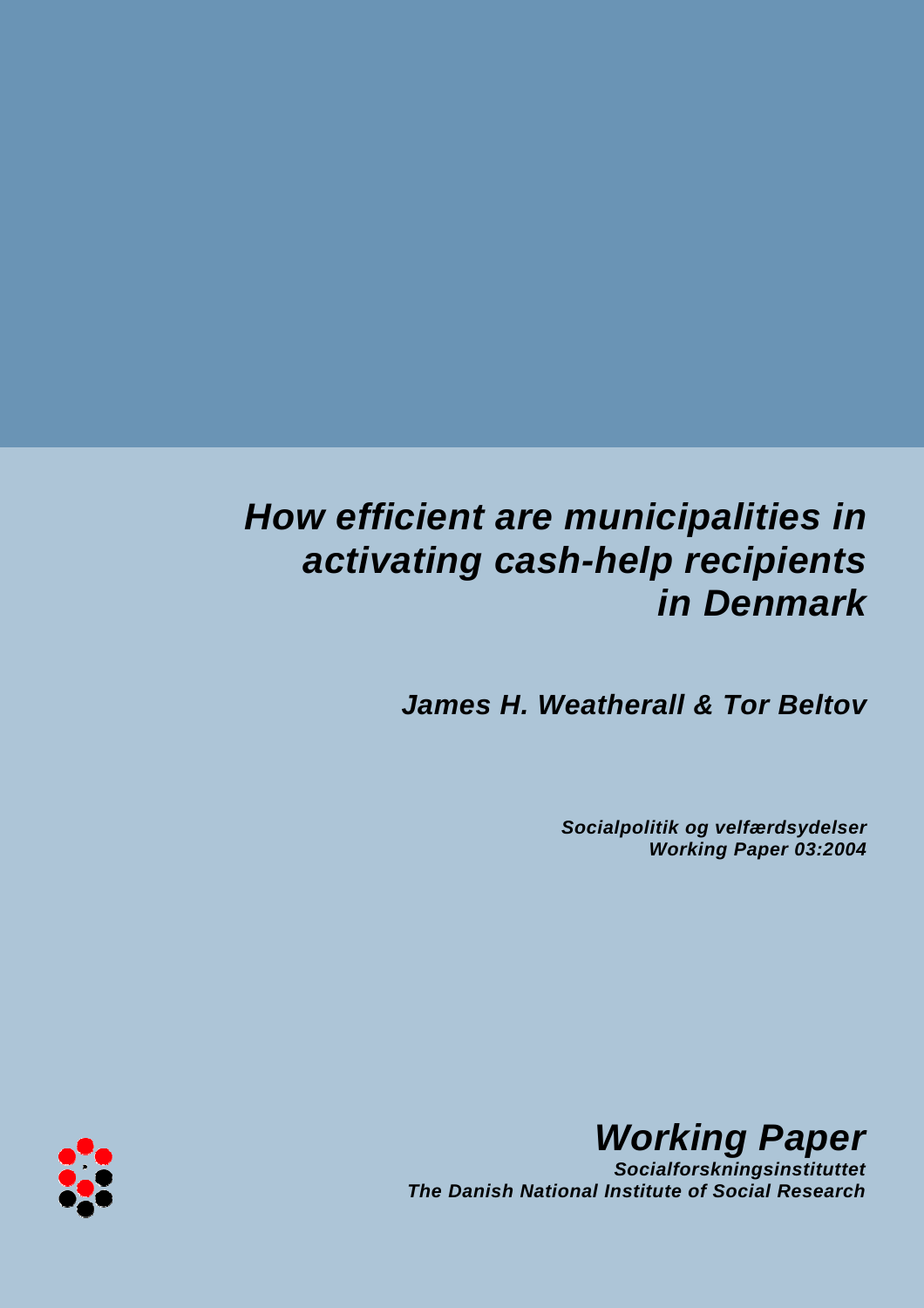# *How efficient are municipalities in activating cash-help recipients in Denmark*

*James H. Weatherall & Tor Beltov* 

*Social Policy and Welfare Service Working Paper 03:2004* 

The Working Paper Series of The Danish National Institute of Social Research contain interim results of research and preparatory studies. The Working Paper Series provide a basis for professional discussion as part of the research process. Readers should note that results and interpretations in the final report or article may differ from the present Working Paper. All rights reserved. Short sections of text, not to exceed two paragraphs, may be quoted without explicit permission provided that full credit, including ©-notice, is given to the source.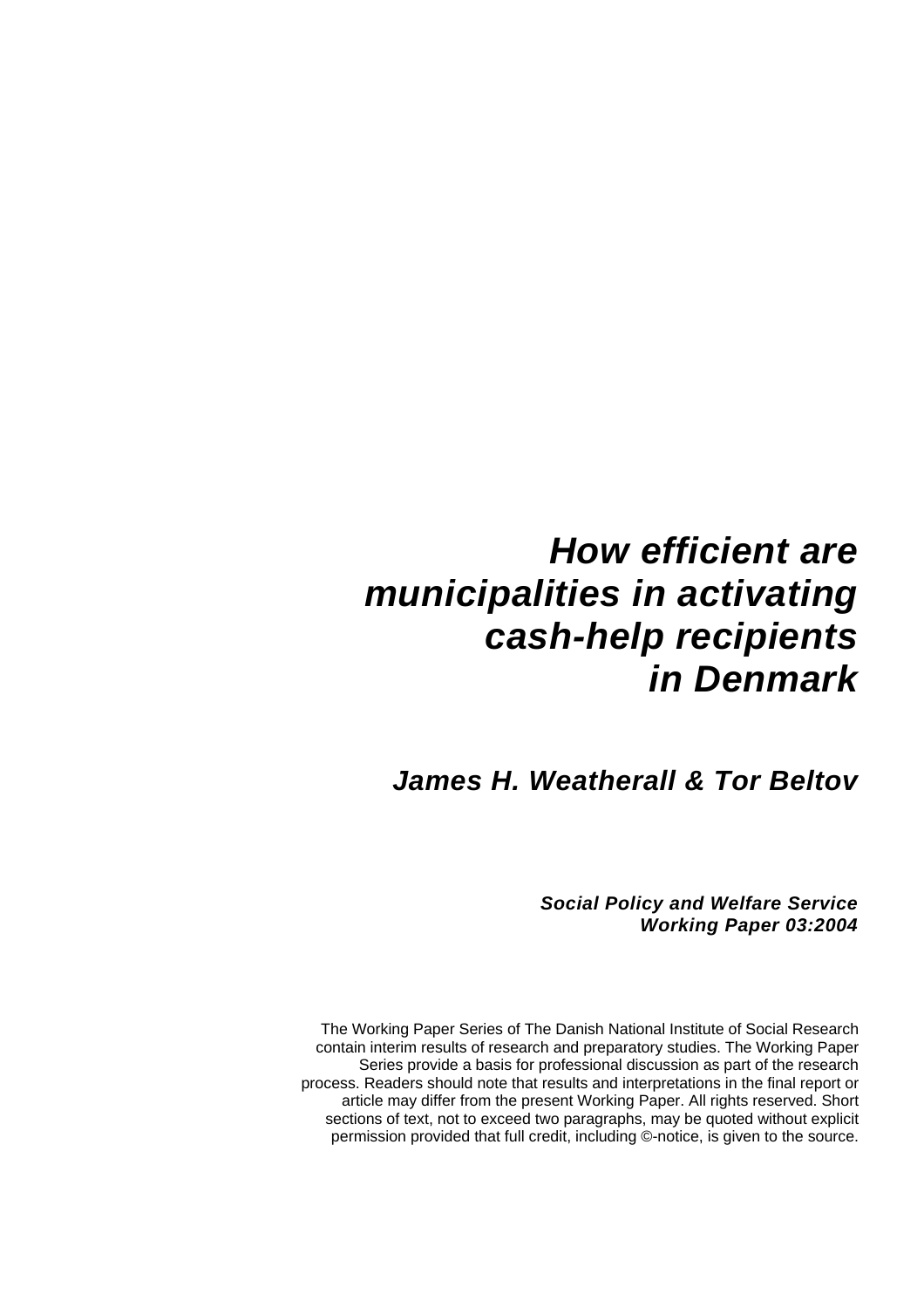# **How efficient are municipalities in activating cash-help recipients in Denmark?**

**James H. Weatherall† and Tor Beltov‡**

**†** *Efficiency and Quality of Welfare Production, The Danish National Institute of Social Research, Herluf Trolles Gade 11, DK-1052 Kbh K, Denmark*

 $\mathcal{L}_\text{max}$  , and the contract of the contract of the contract of the contract of the contract of the contract of the contract of the contract of the contract of the contract of the contract of the contract of the contr

**‡** *Department of Organization and Management, Faculty of Social Sciences, University of Southern Denmark, Campusvej 11, DK-5230 Odense M.* 

#### **Abstract**

Previous studies do not analyse activation starts as the parameter of interest in evaluating labour market programs. In this paper we evaluate municipality ability to activate cash-help recipients, which helps recipients gain the necessary skills vital to future regular employment in Denmark. A Data Envelopment Analysis (DEA) bootstrap approach contributes to the DEA literature by evaluating a new subject, which is the relative productive activation participation efficiency for a population of Danish municipalities in 2001. The main results indicate that municipality active labour market policy (ALMP) practices and organisation can only determine activation participation to a certain extent because unemployed cash-help recipient ability affects participation in activation. Municipalities can improve activation efficiency levels in the future by emulating the efficient municipalities that have a similar social and economic structure or through technological innovation developed through cooperation with other institutions.

*Key Words:* Activation; Efficiency; Municipality cooperation; Cash-help recipient ability; Active labour market policy; Data envelopment analysis bootstrap;

 $\mathcal{L}_\mathcal{L} = \mathcal{L}_\mathcal{L} = \mathcal{L}_\mathcal{L} = \mathcal{L}_\mathcal{L} = \mathcal{L}_\mathcal{L} = \mathcal{L}_\mathcal{L} = \mathcal{L}_\mathcal{L} = \mathcal{L}_\mathcal{L} = \mathcal{L}_\mathcal{L} = \mathcal{L}_\mathcal{L} = \mathcal{L}_\mathcal{L} = \mathcal{L}_\mathcal{L} = \mathcal{L}_\mathcal{L} = \mathcal{L}_\mathcal{L} = \mathcal{L}_\mathcal{L} = \mathcal{L}_\mathcal{L} = \mathcal{L}_\mathcal{L}$ 

# **1. Introduction**

How efficient are municipalities in activating cash-help recipients as a tool in preventing nonparticipation on the labour market and social exclusion? The answer to this question is one of the central issues in evaluating welfare production. In Denmark, policy makers believe that Active Labour Market Policy (ALMP) plays an important role in improving uninsured cash help recipients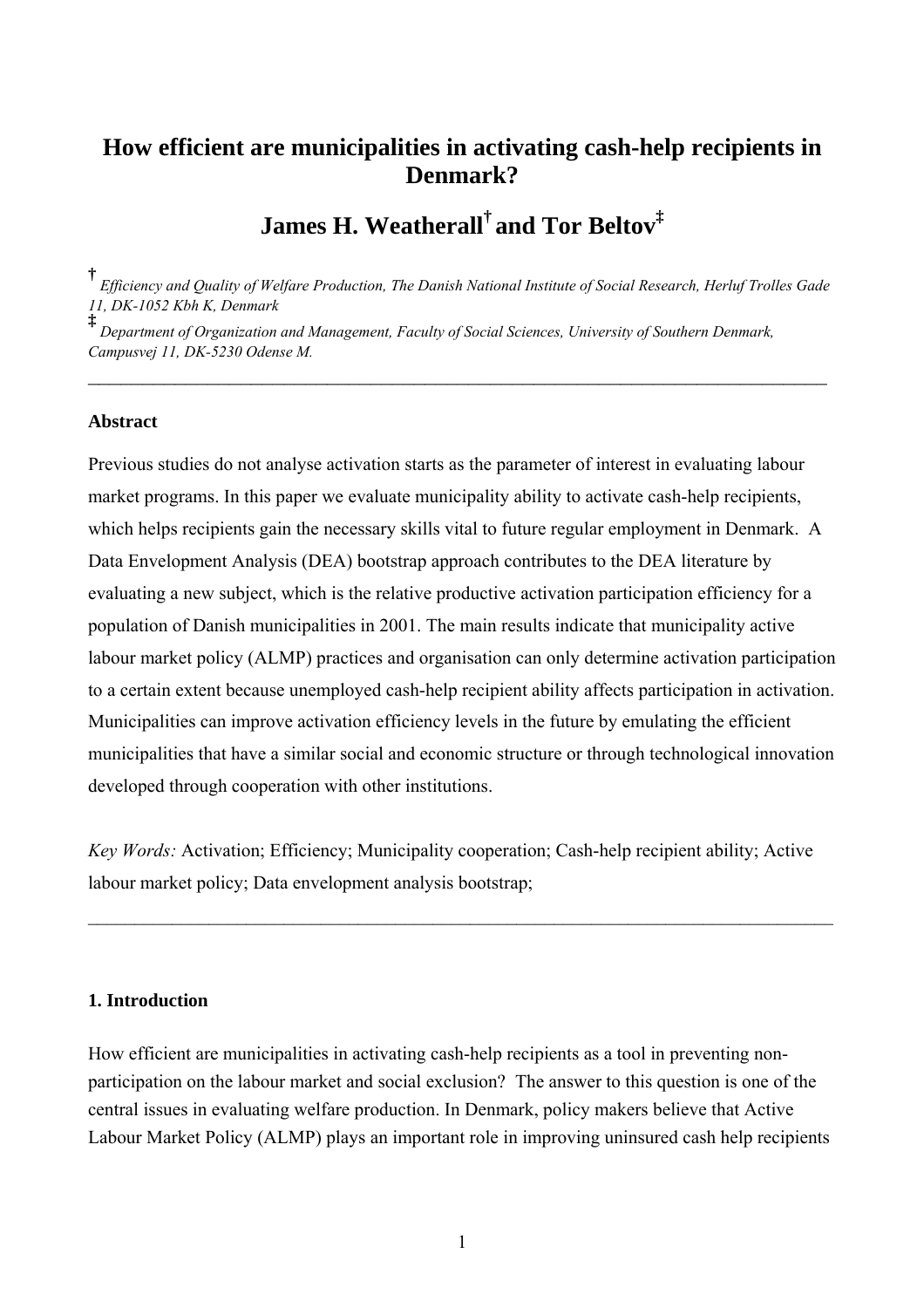connection to the labour market, see Ministry of Labour (2002). However, previous international literature finds that ALMP is not a successful venture in terms of securing regular future employment from an economic perspective, see Dar (1999). A major assumption in the literature is that employment is the best way of evaluating ALMP. There are on the other hand other ALMP objectives, which include additional economic and social objectives. The economic goals include employment, the value of output produced by trainees while in training and continued labour force participation. The social goals include participation in the labour market, educational attainment and improving an individual's social situation.

A closer look at the municipality's treatment of the cash-help recipient may provide evidence as to which types of goals individual municipalities value the most. Generally, regardless of municipality goal preferences, the key to achieving economic and social goals for society are realised when the maximum number of cash-help recipients are activated. Therefore our major assumption states that if the maximum number of cash-help recipients is activated, then the probability of fulfilling different types of economic and social goals is possible. This assumption is an important difference in the literature because evaluations are often solely based on employment outcomes, which means that some programs could be deemed unsuccessful if the evaluation is based on employment criteria but quite successful if they are based on multiple economic and social criteria. This should provide a more complete indication of ALMP evaluation and perhaps shed more light on how to turn improved social and economic outcomes into long-term employment.

Labour market outcomes dominate the evaluation literature because they are measurable, see Heckman et al. (1999). These studies do not however assess the improvement of other benefits that can come from ALMP. In addition these studies generally look at employment effects within the same period or in the period after. Perhaps the problem is not ALMP, but the way in which the efficiency and effects of ALMP is measured. ALMP may be succeeding on other fronts and that the true employment benefits are not realised in the short-term, but in the long-term.

This trend in the literature is also prevalent in Scandinavia. Previous Scandinavian studies find that among other things, individual labour market information, age, race, sex, education and training history influence the probability of finding regular employment after activation is received, see Heckman et al. (1999).

Although there seems to be much research on the individual effects of ALMP in society, there is much less emphasis in the literature on municipality efficiency in activating cash-help recipients. Those past studies don't merge survey data and administrative data and don't examine if the same relationship existed for the probability of being activated for cash-help recipients. Therefore many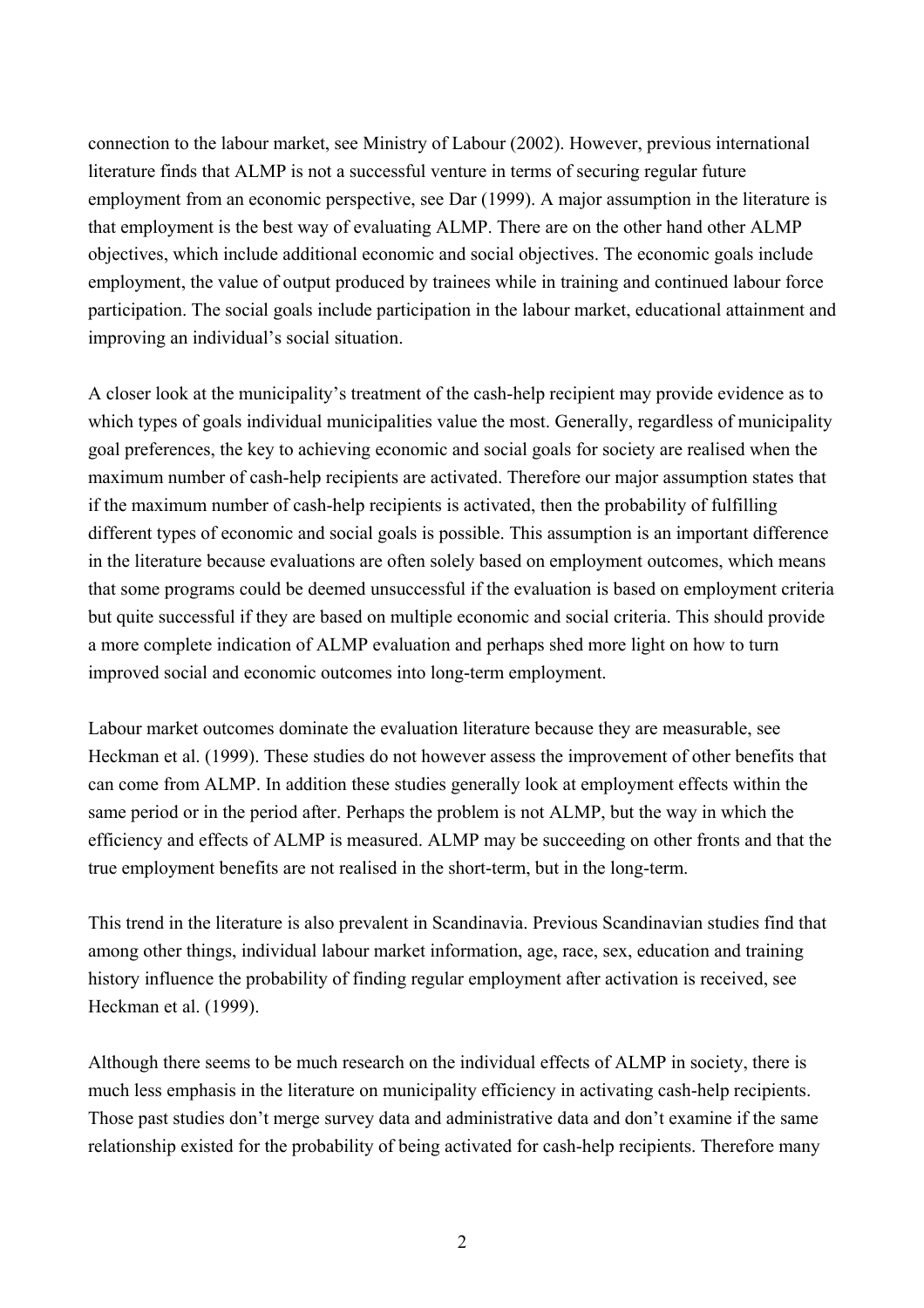policy practice variables, which could be vital to success aren't analysed. It is realistic to believe that policy practices can affect efficiency.

Policy practices include how municipalities that encourage cooperation with different actors in the economy may find that information sharing can lead to important knowledge about the job market or about the individual, which may help make activation more efficient. Having a job consultant solely employed to facilitate cooperation with local businesses should also further efficient gains.

Whereas a municipality that has few economic resources, lacks professional expertise or lacks suitable activation offers may create limited opportunities for cash-help recipients, which lead to decreases in efficiency. It is also possible that some municipality employees may have a preconceived notion about the cash-help recipient's future. Perhaps some recipients are never intended to participate in activation. Giving up on a certain group of recipients will lead to additional decreases in efficiency.

However municipalities that prioritise program reviews, the specialist model and categorisation of cash-help recipients should have positive influences on efficiency. The individual attention on cashhelp recipients with additional problems – categorisation - and having case officers work on one case type – specialist model - combined with a review of how well the program is working should lead to optimal results for cash-help recipients who might have more problems than just unemployment because of the focus and goal oriented nature of the policy practice.

Furthermore municipalities that impose moratoriums or reduce cash-help benefit payments when cash-help recipients refuse to participate in an activation offer should have a positive effect on efficiency. The economic incentive to participate in an activation offer should persuade the cashhelp recipient to accept the activation offer.

Sometimes, the municipalities are at the mercy of the cash-help recipient. If cash-help recipients don't show up to activation, or refuse activation or if they have extremely low preferences and ability, the capacity to activate will be very difficult. This difficulty in activating certain recipients could lead to decreases in efficiency, especially in municipalities with many cash-help recipients because it will be more difficult to monitor their actions.

By testing the validity of the hypotheses discussed above, this paper adds a new perspective to the ALMP literature by exploring efficiency results for a micro economic analysis of municipality behaviour in activating cash-help recipients into the different types of activation. Therefore the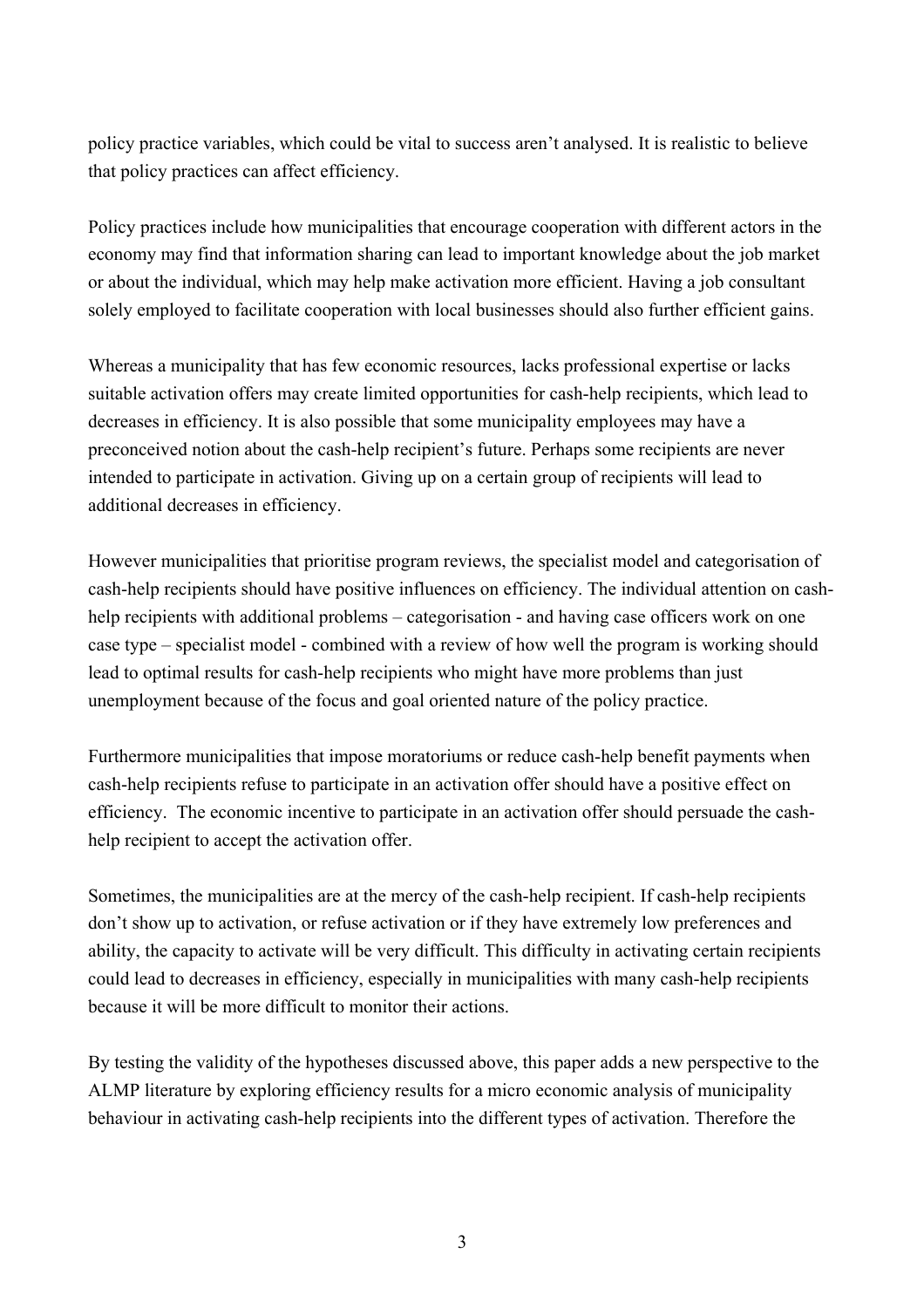success criteria focuses on activation participation, not employment starts.<sup>[1](#page-5-0)</sup> A DEA bootstrap approach described in section 3 makes the choice of multidimensional success criteria possible.

Thus compared to previous studies this paper applies an internal success criterion by analysing the number of activated cash-help recipients in each municipality instead of the employment effects of activation in evaluating ALMP efficiency, see Heckmann et.al (1999). By conducting a comparative analysis we analyse which Danish municipalities are most efficient in activating cash-help recipients and which factors are the activation of cash-help recipient's dependent on for success. The study also illustrates different municipality practices, and the policy effects on the efficiency of activating cash-help recipients. We answer these questions by applying a DEA bootstrap method to measure relative efficiency and to overcome the dependency problem, which allows us to properly analyse municipality policy efforts on efficiency, see Simar et.al (1992). Not accounting for statistical independence is the fundamental problem in using relative efficiency scores for policy proposals, see Førsund (1999).

We find that the degree of activation participation among cash-help recipients depends on the level of sanctioning in the municipality, the degree of cooperation with different institutions, economic resources, the competence of employees, and the type of organisation within each municipality. Many municipalities proved to be inefficient in activating cash-help recipients and that may be due to the fact that municipality policy was not designed and conducted in an optimal manner.

Section 2 describes the current labour force and ALMP situation throughout Europe. Section 3 outlines the DEA and bootstrapping method used while section 4 characterises the data. Section 5 contains the empirical results. In section 6 conclusions are drawn.

# **2. ALMP in Denmark**

 $\overline{a}$ 

The average number of individuals activated in Denmark each year is 100.770 and the total costs of activation investments are approximately 3 billion Euros each year in Denmark. Due to the number of individuals receiving activation and the costs of this investment, the activation legislation for uninsured cash help recipients in Denmark is designed to ensure that individuals with the ability to work shouldn't passively accept transfer income, but improve their connection to the labour market as quickly as possible. The tools that the Danish government uses to improve labour market connection include a wide variety of services that include basic education, classroom training, wage

<span id="page-5-0"></span><sup>&</sup>lt;sup>1</sup> See James Weatherall's Ph.d. analysis on the direct and indirect effects of ALMP on employment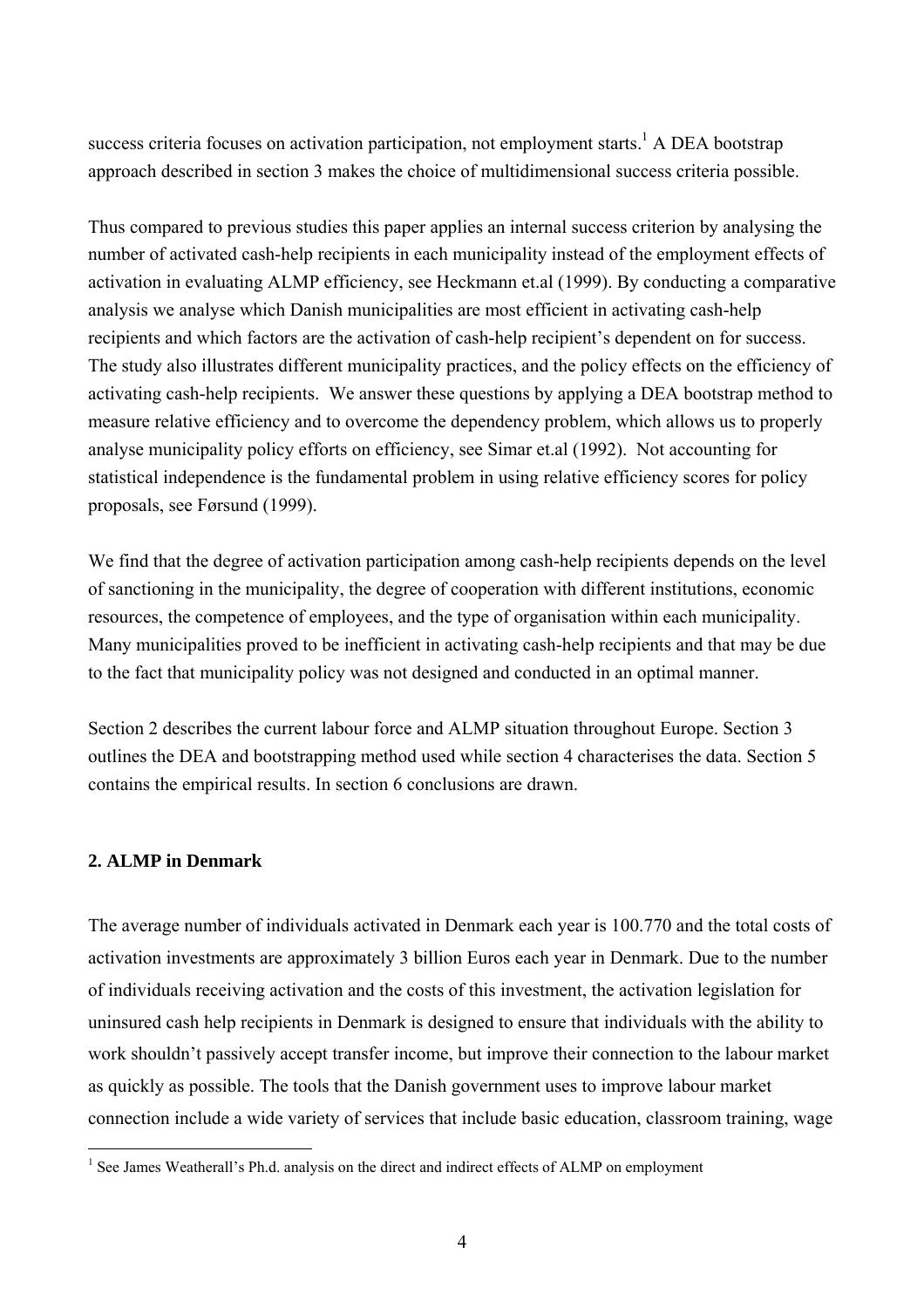and employment subsidies to private firms, temporary work experience in the public or non-profit sector, public service employment, on-the-job training, employment service, job readiness training and job search training and subsidies. However, in Denmark today not every cash-help recipient receives activation. The number of cash-help recipients that can be activated also depends on legislation, municipality policy and investment and the positive outcome per Danish Krone (DKK) varies drastically from municipality to municipality, see Weatherall (2002). Thus, analysing the economic, social variation between municipalities on a national basis can help us discover the factors that contribute to the activation of cash-help recipients, which in turn should increase benefits to society.

#### **The indirect effects and direct effects of ALMP on society**

The possible benefits of these huge expenditure investments include the direct benefit of possible future employment of the cash-help recipients, but there are also possible gains to society which include savings in administrative costs because of society's reduced use of social welfare, reductions in asocial behaviour from employment, reduced expenditure on criminal justice system, substance abuse centers, and child welfare services, see Mallar et.al (1982).

Thus, the direct and indirect benefits of ALMP could improve the quality of life for the individual and society. However, ALMP can also be thought of as a preventive measure. Future pressure on the welfare system is a threat because the general population is getting older and the working age population is retiring earlier (dependency ratios are increasing). Combined with constant changes in demand and technology from globalisation, it is vital that the labour force can adjust to these types of changes in the economy that can produce various types of unemployment and pose new challenges for the welfare system. ALMP is one tool that a government can use to influence the behaviour of the labour force. However, ALMP is a controversial program due to the uncertainty surrounding the effects of activation. The activation period produces a number of desirable and undesirable effects for the labour force and on society in general. Firstly, the motivation effect results in an increase in job search, when the obligation to participate in activation becomes a reality. Secondly, the sticky effect states that an unemployed cash-help recipient's job search decreases while participating in an activation offer. Finally, the qualification effect finds that the probability of finding regular employment increases after participation in activation. Therefore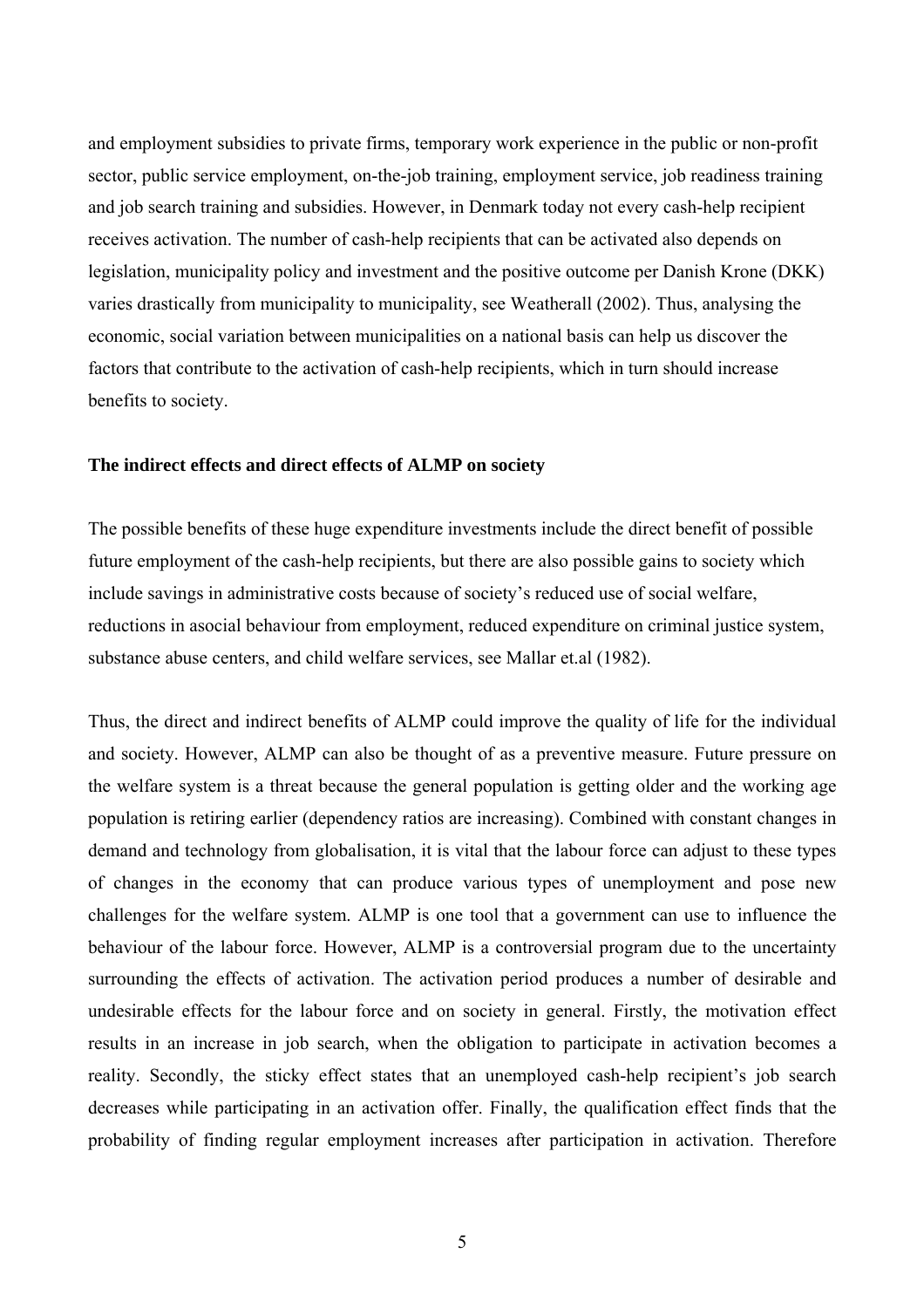activation could directly affect job search, human capital and employment. There are also other indirect effects that may result from the activation programs. The indirect effects include displacement effects, substitution effects and deadweight losses. Firstly, the displacement effect claims that a firm with subsidised workers increases output, but decreases output among firms without subsidised workers. Secondly, the substitution effects result in the hiring of a subsidised worker instead of an unsubsidised worker who would be otherwise hired. Lastly, deadweight losses might occur because the recipients who benefit the most, are more skills to begin with, and may find the job even without the training. Generally speaking, indirect effects seem to produce some negative effects on the labour force.

The direct and indirect factors from the activation period itself can pose challenges to the person receiving activation, businesses, other individuals who are unemployed, and other businesses. In Denmark it is the municipalities that decide which recipients receive activation, and therefore it is the municipality that sets of the chain of direct and indirect effects on the labour force and labour market. Selecting the recipients who receive activation, when they receive activation, and how much activation they receive can alter the preferences for work and leisure of the labour force and can affect the way in which businesses operate and possibly their competitiveness.

#### **The relationship between ALMP and hidden unemployment in the EU 15 and the OECD**

The unemployment and ALMP problem facing Denmark is also prevalent in the EU and the OECD as unemployment affects the way in which individuals, business and governments behave and set policy. The extent of the problem varies as unemployment levels vary within the European Union (EU), but unemployment differentials between countries doesn't explain the entire economic labour market situation in a country. This can best be illustrated through a comparison between a few OECD countries.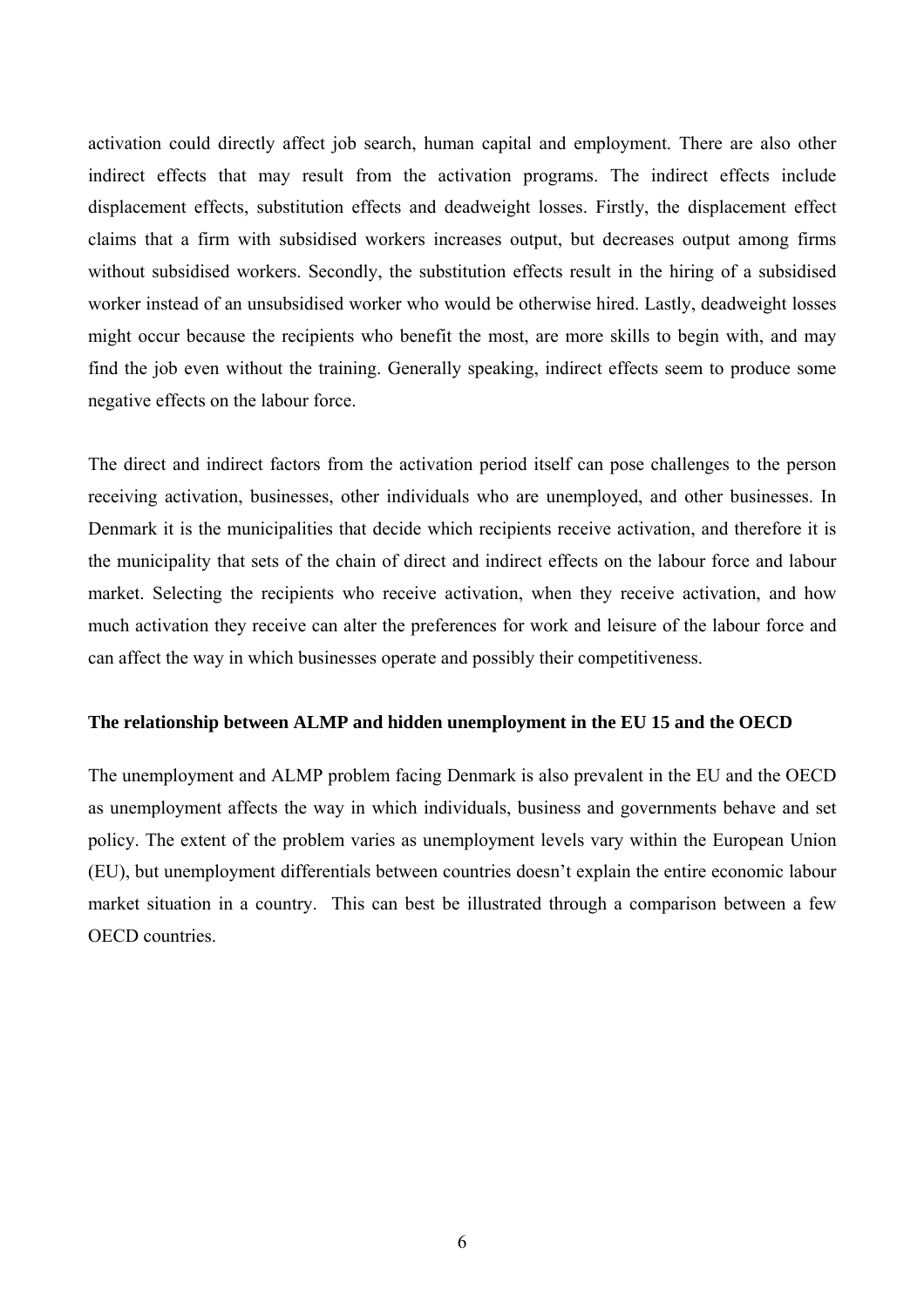

**Figure 1. Unemployment in Scandinavia and France. Percent.**

Take for instance France and Denmark. Compared to France, Denmark's unemployment rate is low, see figure 1. However labour force participation in Denmark is also low. Presently in Denmark, 8 percent of individuals between 18-66 years of age receive disability pensions and many others between the ages of 60-66 receive early retirement pensions. In reality less than 20 percent of the population is active up to the retirement age of 67. Moreover, activation recipients in Denmark aren't counted as unemployed, while other countries such as France invest very little in active labour market policy. Therefore in reality some unemployment in Denmark and in many other OECD countries is hidden. A true relative comparison between countries would perhaps be more meaningful with countries that have similar cultures and welfare systems such as Sweden and Norway, see figure 1. Unemployment in Denmark and Sweden seems to be closely related, while Norway experiences less unemployment over the years. Why is this the case? One reason may have to due with each nation's ALMP.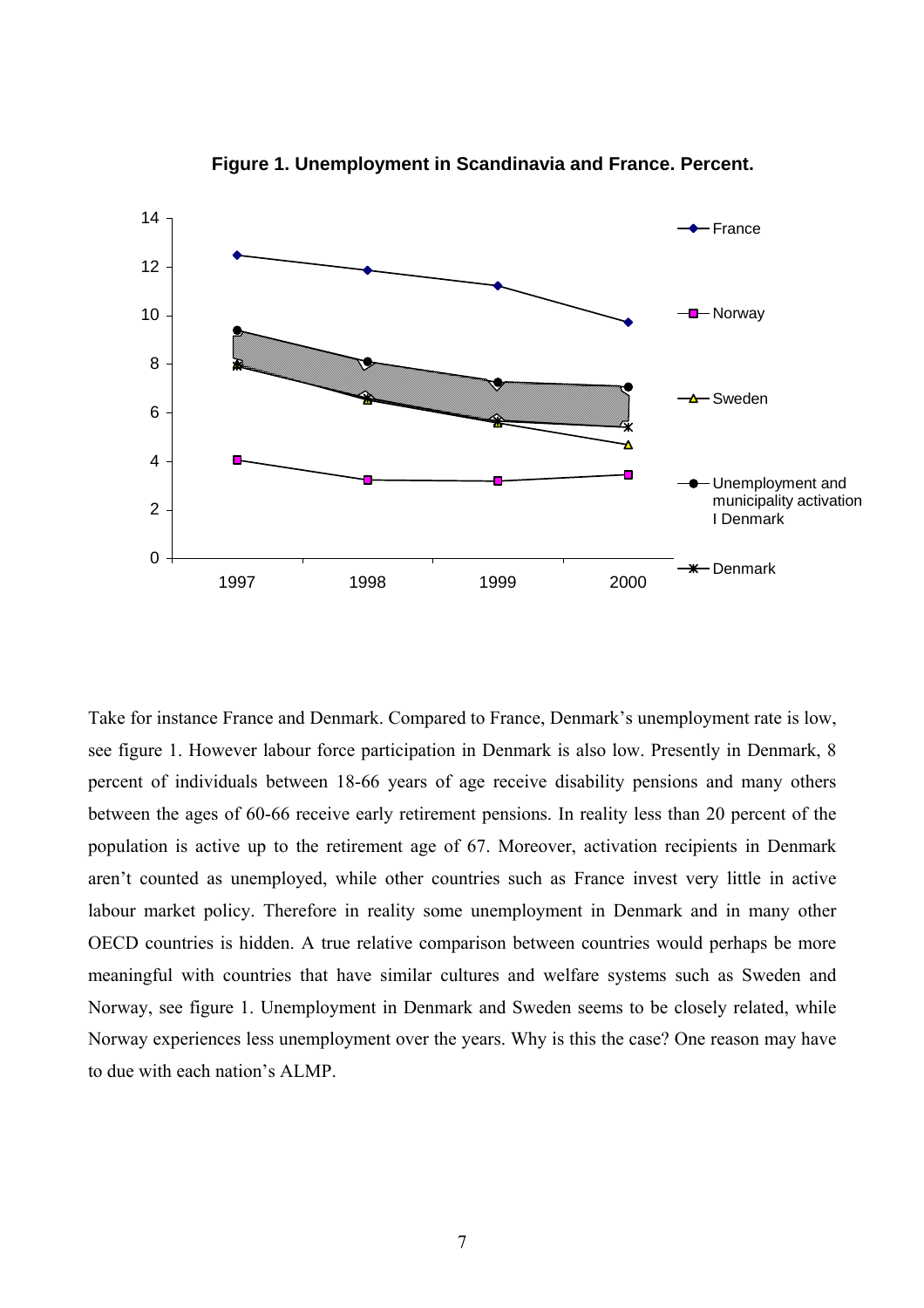In order to take a closer look at this type of hidden unemployment this paper doesn't analyse the 5 percent unemployed in Denmark. This paper analyses the cash-help recipients that receive activation, see figure 1. It is evident that if cash-help recipients who receive activation count as being unemployed, then the level of unemployment in Denmark would be much higher.

# **ALMP can address different economic, political and social problems in the EU 15 and OECD**

The way in which countries use ALMP varies with the economic situation. Many countries in the developed world use ALMP to prevent bottlenecks (oversupply of unskilled workers and an undersupply of skilled workers) in the economy, to adjust to structural changes in the economy that address changes in demand and technology, to counter business cycle swings, to improve labour market functioning in terms of efficiency and productivity (matching workers and jobs) and to help socially excluded workers re-enter the labour force and hence improve the quality of their lives.

There is also another indirect benefit of ALMP. ALMP is politically also very attractive, because recipients receiving activation benefits aren't counted as unemployed. Therefore political incentives exist for politicians to implement ALMP in their country and to increase activation for countries that already use ALMP. Political incentives may be exacerbated before elections if high employment is a key issue in the campaign, see figure 2.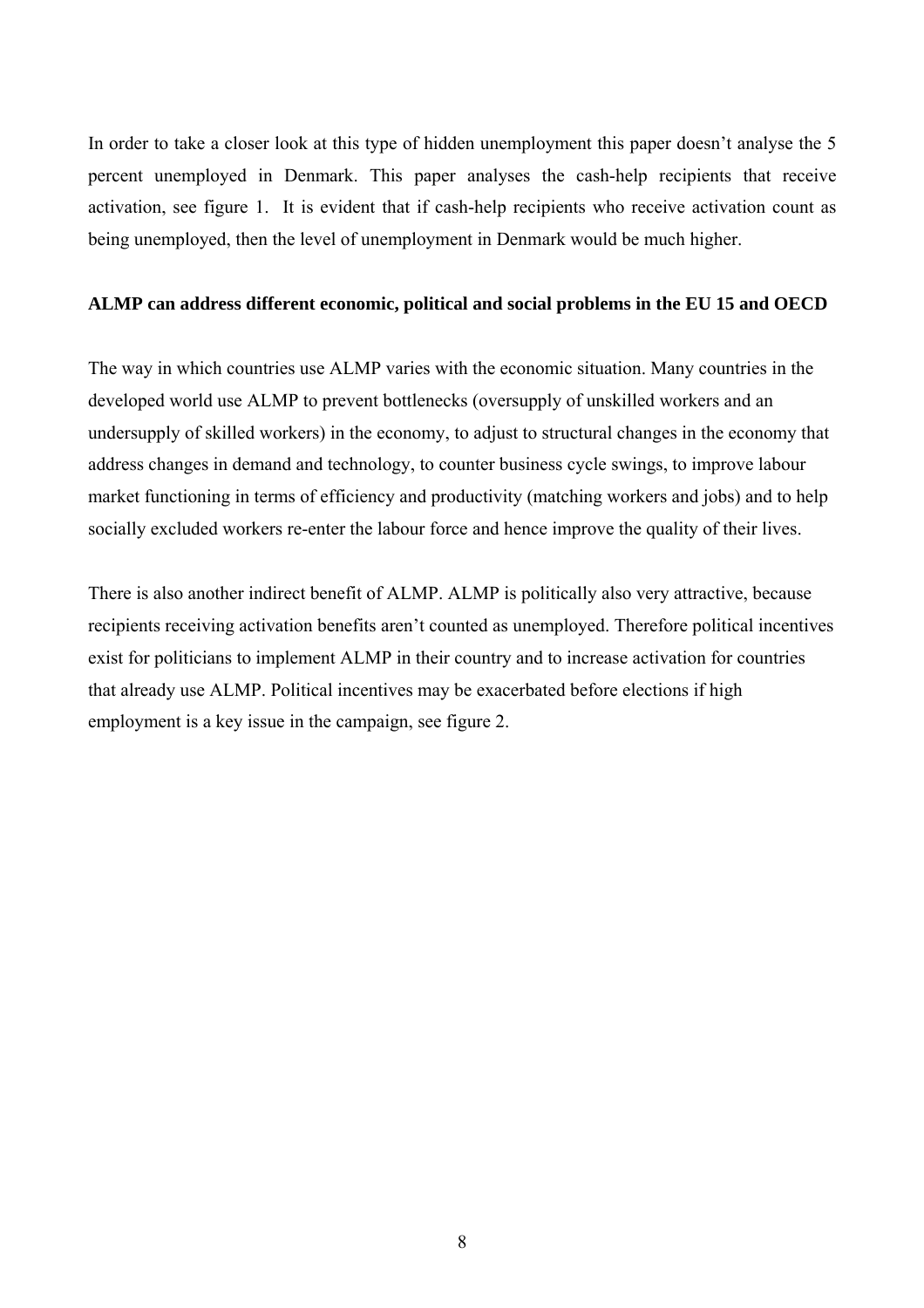

**Figure 2. Unemployment in OECD. Percent.**

Therefore different governments apply ALMP to varying degrees based on the political, social and the economic climate, see figure 3. Many countries run ALMP programs, but a substantial part of labour market policy still consists of passive social benefits, which consist of unconditional benefits for eligible recipients. In general OECD countries that have high "active" expenses also have high "passive" expenses and it appears that Denmark uses a high proportion of its GNP on active measures, see figure 3. There are different ways of measuring activation, but economic investment is one indication of a countries commitment to ALMP as the percentage of GNP used on labour market programs can indicate how governments prioritise labour market programs, their attitudes towards ALMP and provide a picture of missing resources in OECD countries.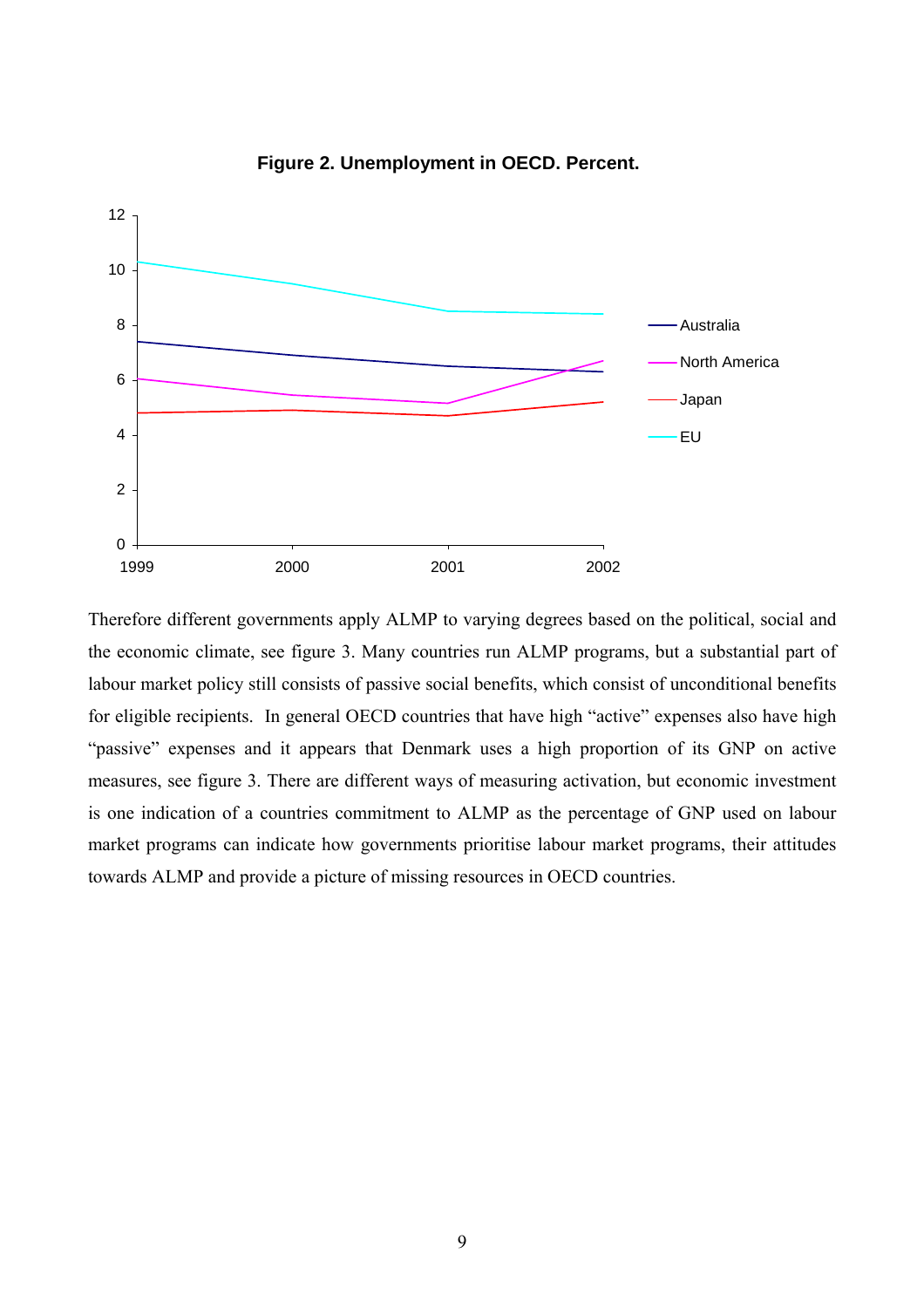

**Figure 3. Active and Passive expenses as a percentage of GNP. 2000.**

Thus rising unemployment, structural changes in the economy and demographic changes have made ALMP an essential tool for increasing employment levels in the Euro zone. Currently, labour market reform is a work in progress for many EU country governments. Therefore comparisons between Denmark and other EU countries could demonstrate important factors that affect the efficiency of the ALMP designed to combat unemployment in the face of a changing economic and social environment.

#### **Why is the Danish interesting for the EU 25?**

Denmark has the most dynamic active labour market policy in the EU. The new enlargement countries and the existing EU countries are doing little to reform and develop active labour market policy. The existing EU employment policy gives a lot of freedom as to how individual countries should run their labour market programs. The idea of the strategy is to exchange past experiences, supervision of developments, and to support creative employment projects. Many of the enlargement countries are presently not in a good position to comply with the EU employment strategy. The goal that EU member countries agree on is that by 2010, employment levels reach 60 percent for women, 50 percent for the elderly and 70 percent for the labour force. At this point only Denmark, Sweden and Britain achieved these goals.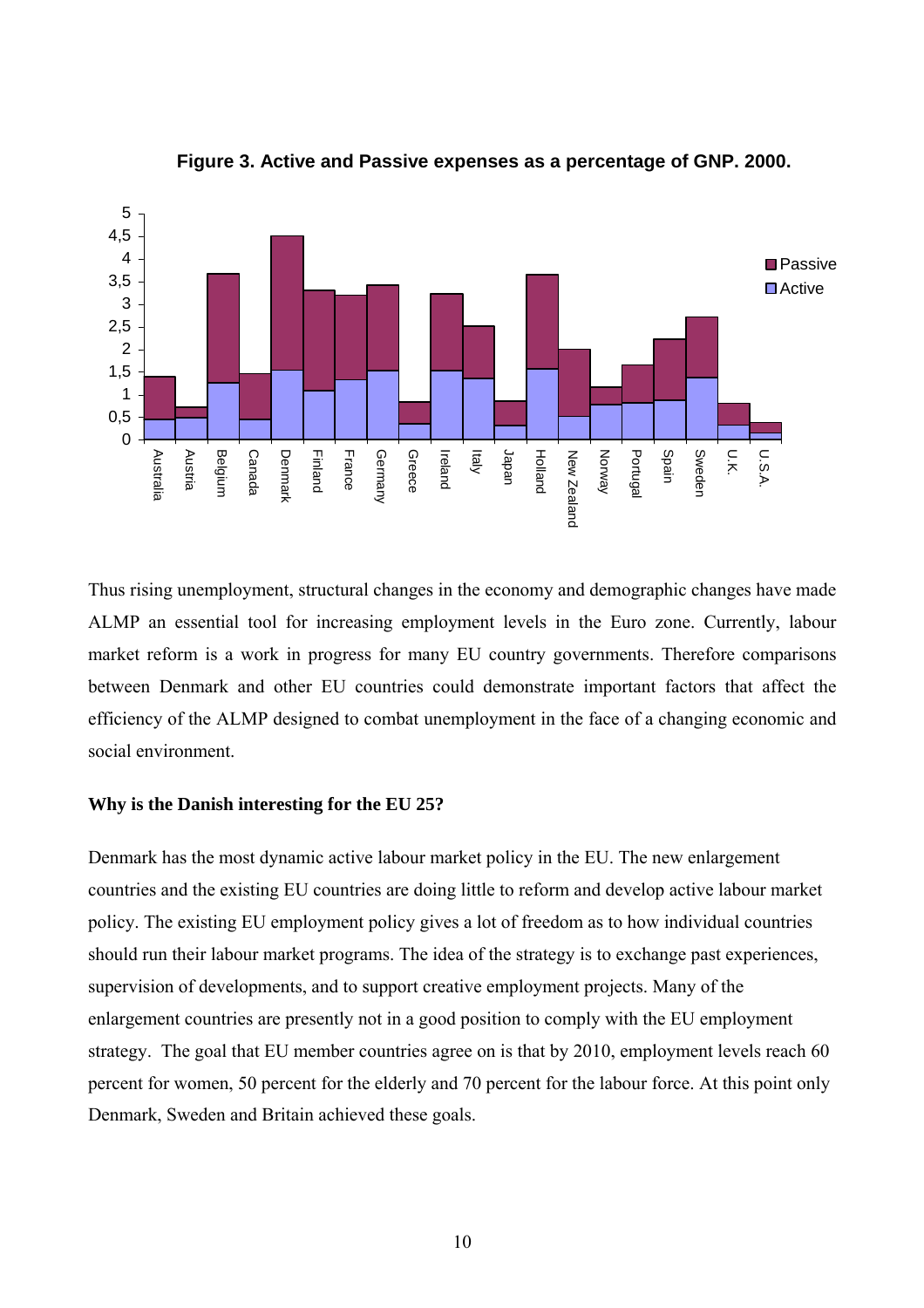It is evident that the EU 25 have a lot of catching up to do, which means that the EU 25 have to look for better employment strategies for the unemployed, see table 1. The affect of the employment strategies will depend greatly on increasing the human capital of the recipients receiving assistance through ALMP. A way for the EU 25 to improve their employment strategies is to look at successful current ALMP programs that are currently implemented in Europe. Future success may follow through emulation of successful comparative strategies from other EU 25 countries. The blueprint of a successful program in Denmark could serve as a future policy guide for the new EU countries in developing an employment strategy that is in line with the current EU policy.

| <b>EU 25</b>    |       | Population between $15 - 65$ | Population between 55 -65 |       |
|-----------------|-------|------------------------------|---------------------------|-------|
|                 | Total | Men                          | Women                     | Total |
| <b>EU 15</b>    | 63,9  | 73,0                         | 54,9                      | 38,5  |
| Denmark         | 76,2  | 80,2                         | 72,0                      | 58,0  |
| Finland         | 68,1  | 70,9                         | 65,4                      | 45,9  |
| Sweden          | 71,7  | 73,0                         | 70,4                      | 66,5  |
| The Netherlands | 74,1  | 82,8                         | 65,2                      | 39,6  |
| Belgium         | 59,9  | 69,1                         | 50,5                      | 24,1  |
| Luxembourg      | 62,9  | 74,8                         | 50,9                      | 24,4  |
| France          | 63,1  | 70,3                         | 56,1                      | 31,0  |
| Germany         | 65,8  | 72,6                         | 58,8                      | 58,8  |
| Austria         | 68,4  | 76,7                         | 60,1                      | 28,6  |
| Italy           | 54,8  | 68,5                         | 41,1                      | 28,0  |
| Spain           | 56,3  | 70,9                         | 41,9                      | 38,9  |
| Portugal        | 68,9  | 76,9                         | 61,1                      | 45,7  |
| Greece          | 55,4  | 70,8                         | 40,9                      | 38,0  |
| Ireland         | 65,7  | 76,4                         | 55,0                      | 46,8  |
| <b>Britain</b>  | 71,7  | 78,3                         | 65,1                      | 52,3  |
| Estonia         | 61,1  | 65,6                         | 56,9                      | 48,6  |
| Lithuania       | 58,9  | 61,9                         | 56,1                      | 36,4  |
| Latvia          | 58,6  | 59,6                         | 57,4                      | 39,1  |
| Poland          | 53,8  | 59,2                         | 48,4                      | 30,5  |
| Hungary         | 56,3  | 63,3                         | 49,6                      | 23,7  |
| Czech Republic  | 65,0  | 73,2                         | 57,0                      | 36,9  |
| Slovakia        | 56,7  | 61,8                         | 51,8                      | 22,5  |
| Slovenia        | 63,6  | 68,6                         | 58,6                      | 23,4  |
| Bulgaria        | 50,7  | 53,6                         | 47,9                      | 23,9  |
| Romania         | 63,3  | 68,6                         | 58,6                      | 50,5  |

Table 1 Employment frequency in the EU 25. Percent. 2001.

Source: Eurostat 2002

## **3. DEA Method**

The most commonly used ALMP evaluation strategy is the before-after estimator, which compares the same person at two different points in time, see Edin (1988), and the fixed effects estimator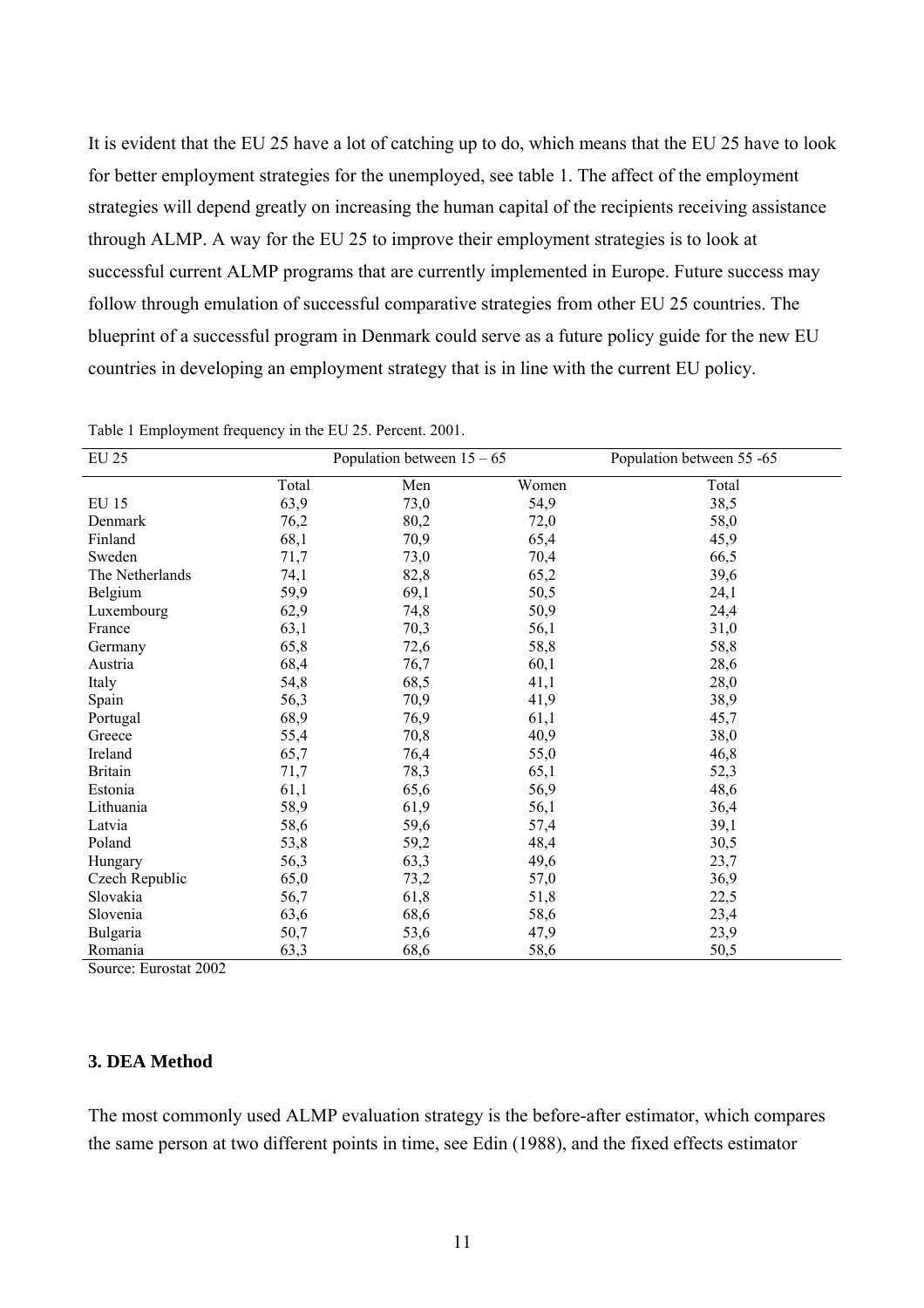without a comparison group. A more widely used estimator is the cross-section estimator, which compares mean outcomes of participants and non-participants at a particular point in time, see Ackum (1991). The OLS, probit and MLE are also widely used in the past, see Heckman, LaLonde and Smith (1999). The conclusions based on this is literature find that there is no preferred evaluation method and that the choice of the estimation method depends on the economic question being asked. This paper uses Data envelopment analysis (DEA) to contribute to ALMP evaluations by measuring the relative efficiency of municipalities in the presence of multiple inputs and outputs and thereby overcome a restriction present in many econometric models, see Thansoullis (1990).

The justification for using this estimator is as follows. The level of unemployment, the cash-help recipient population and employment opportunities for activation recipients differ from municipality to municipality. These differences between municipalities are due to internal and external factors. External factors include economic and social structure variables, which could seriously influence municipality efficiency in helping cash-help recipients into activation. Economic and social structure includes information on age, business cycles, taxes, education, work experience, demographics, children per family status, gender, unemployment, families on social assistance, income, housing, and businesses. Internal factors include the municipality investments.

The various external factors affect the demand and supply of labour for the potential employee and employer. However municipalities have some capability in reducing unemployment via their investments. The transformation process demonstrates that municipality policy and the external environment affect activation participation, which affects employment outcomes, see figure 4.



Figure 4. The ALMP transformation process

The best way to measure ALMP efficiency in this framework is data envelopment analysis. The basic concept can be explained graphically via a "one input-one output" example, see figure 5. The input is the amount of employee labour spent on municipality activation and the output is the number of cash-help recipients that have been activated. The different technologies show different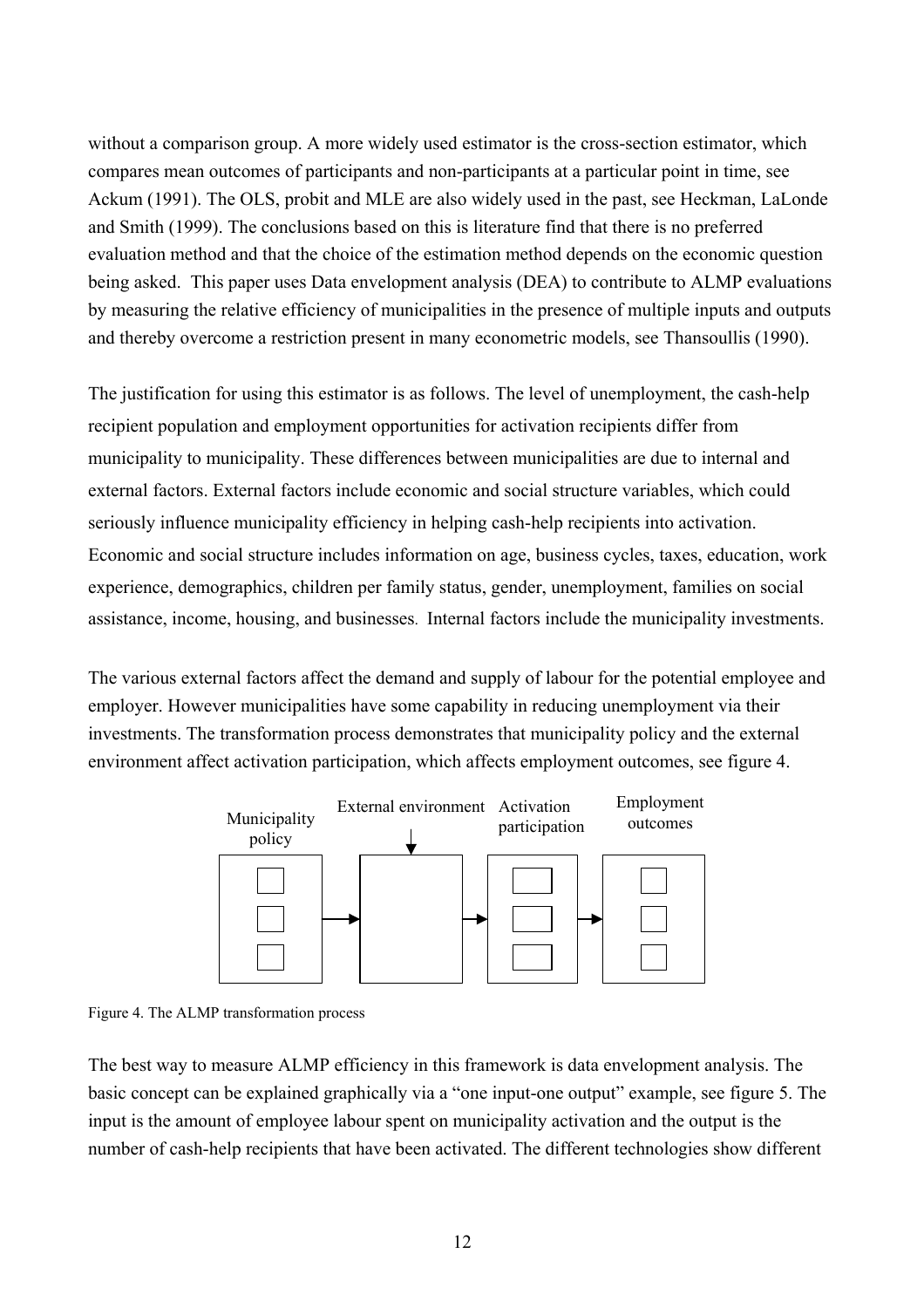production patterns in the municipalities, which effects the envelopment of the data and results in different efficient frontiers. These frontiers are characterised by efficient municipalities. This is how DEA is applied to measure the relative efficiency of decision-making units. However, the DEA applied in this paper deals with multiple outputs. Compared to previous studies, the principle advantage of using DEA when evaluating ALMP, is the ability to measure relative efficiency in the presence of multiple outputs.



Figure 5. CRS, VRS, FDH and DRS technology in a one input, one output DEA example

The method we use in this paper has 1 input and 7 outputs. The input includes the number of municipality employee hours spent on ALMP. The outputs include the number of recipients that receive job training, individual job training, educational competence in the form of AMU, VUC, trade schools, and technical schools, other forms of education, which include production schools, day schools and language schools, employment projects, volunteer activities, and introductory courses. The purpose is to maximize the output efficiency,  $\theta$ , for municipality,  $j_0$ , relative to all other municipalities, where inputs are constrained to be no worse off from where they started. *Y* is a vector of *M* outputs and *X* is a vector of *S* inputs.  $\lambda_j$ , is the proportion contributed by municipality,  $j_0$ , in evaluating another municipality.  $\lambda_j$ , will be greater than or equal to 0 for every municipality. In a multiple output world the DEA takes the following form:

$$
Max \theta \tag{1a}
$$

$$
x_{j0} \geq \sum_{j=1}^n \lambda_j x_j
$$
  

$$
\theta y_{j0} \leq \sum_{j=1}^n \lambda_j y_j
$$
 (1b)

*(1c)*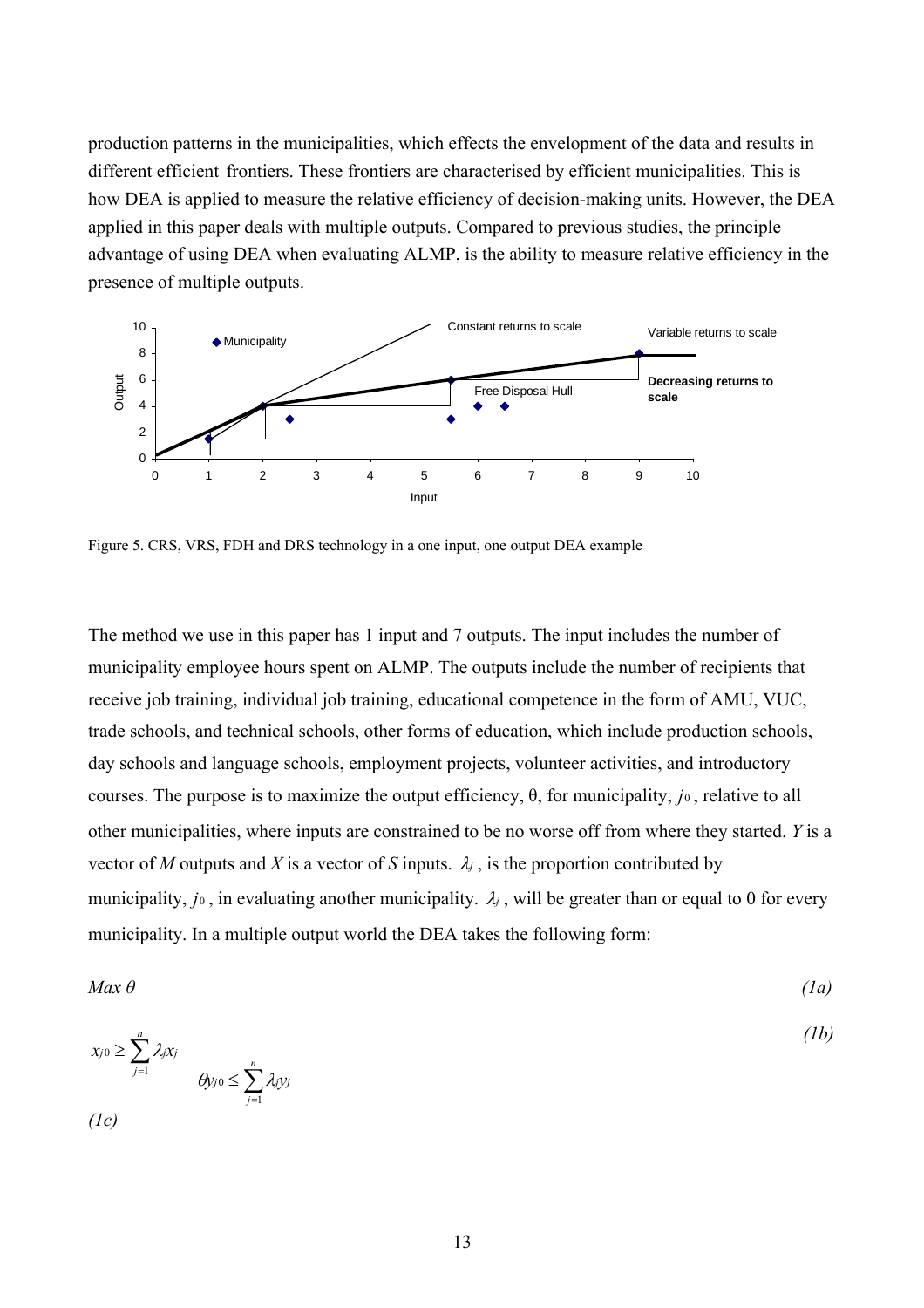This basic DEA model is sometimes supplemented in the DEA literature with regression analysis, which is widely applied to the analysis of the variation in DEA efficiency scores. However, the conventional procedure that generally is followed in the literature is invalid. Due to the presence of the inherent dependence among the DEA efficiency scores, one basic model assumption required by regression analysis, which is independence within the sample, is violated. A bootstrap overcomes the dependency problem, see Xue and Hacker (1999), which allows us to properly analyse municipality policy efforts on efficiency as not controlling for independence is a major problem in using relative efficiency scores for policy purposes, see Førsund (1999). Therefore this paper takes special care in evaluating different types of efficiency models to avoid insufficient method application. This can only be achieved with informative data on municipalities and recipients.

The results from the DEA model described above play an integral role in the bootstrapping algorithm. The goal is to substitute the incorrect conventional estimators for the standard errors of the regression coefficient estimates with the bootstrap estimators for the standard errors of these estimates. By bootstrapping the data, it is possible to produce appropriate standard errors when the n original municipalities are independently sampled from F, even though the original scores computed from the X's are dependent. The entire DEA Bootstrap procedure is outlined in the following algorithm:

- 1. For each DMU  $(x_k, y_k)$ ,  $k = 1, \dots, n$  calculate the efficiency score,  $\hat{\theta}_k$ , by using the programme in  $1(a) - 1(d)$
- 2. Define the empirical probability distribution  $\hat{F}$  by assigning probability of 1/n at each  $\hat{\theta}_k$ ,  $k = 1, \dots, n$
- 3. Generate a sample of efficiency scores,  $\tilde{\theta}_k$ ,  $k = 1, \dots, n$  from  $\hat{F}$
- 4. Construct pseudo DMUs  $(x_k, y_k) = \left(\frac{L^E(y_k)}{\tilde{z}}, y_k\right)$ , *k*  $k, y_k$   $\vert y - \vert$   $\tilde{a}$   $y_k$ *k*  $L^{\scriptscriptstyle E}$  (  ${\rm y}$  $(x_k, y_k) = \left( \frac{\sum (y_k)}{\tilde{\theta}_k}, y_k \right), k = 1, \cdots,$  $\left( L^{E} \left( \gamma_{k} \right) \right)$  $=\left| \frac{E(y_k)}{\tilde{a}}, y_k \right|, k =$  $\left(\frac{\sum (y_k)}{\tilde{\theta}_k}, y_k\right), k = 1, \cdots, n$
- 5. Estimate the bootstrapped efficiency scores,  $\tilde{\theta}_{k}$  by solving a DEA programme on the data obtained in 4
- 6. Repeat 3) 5) *B* times for each DMU to obtain a set of bootstrapped efficiency scores defined by  $\tilde{\theta}_{k,b}^{\ \ *}, b = 1, \cdots, B$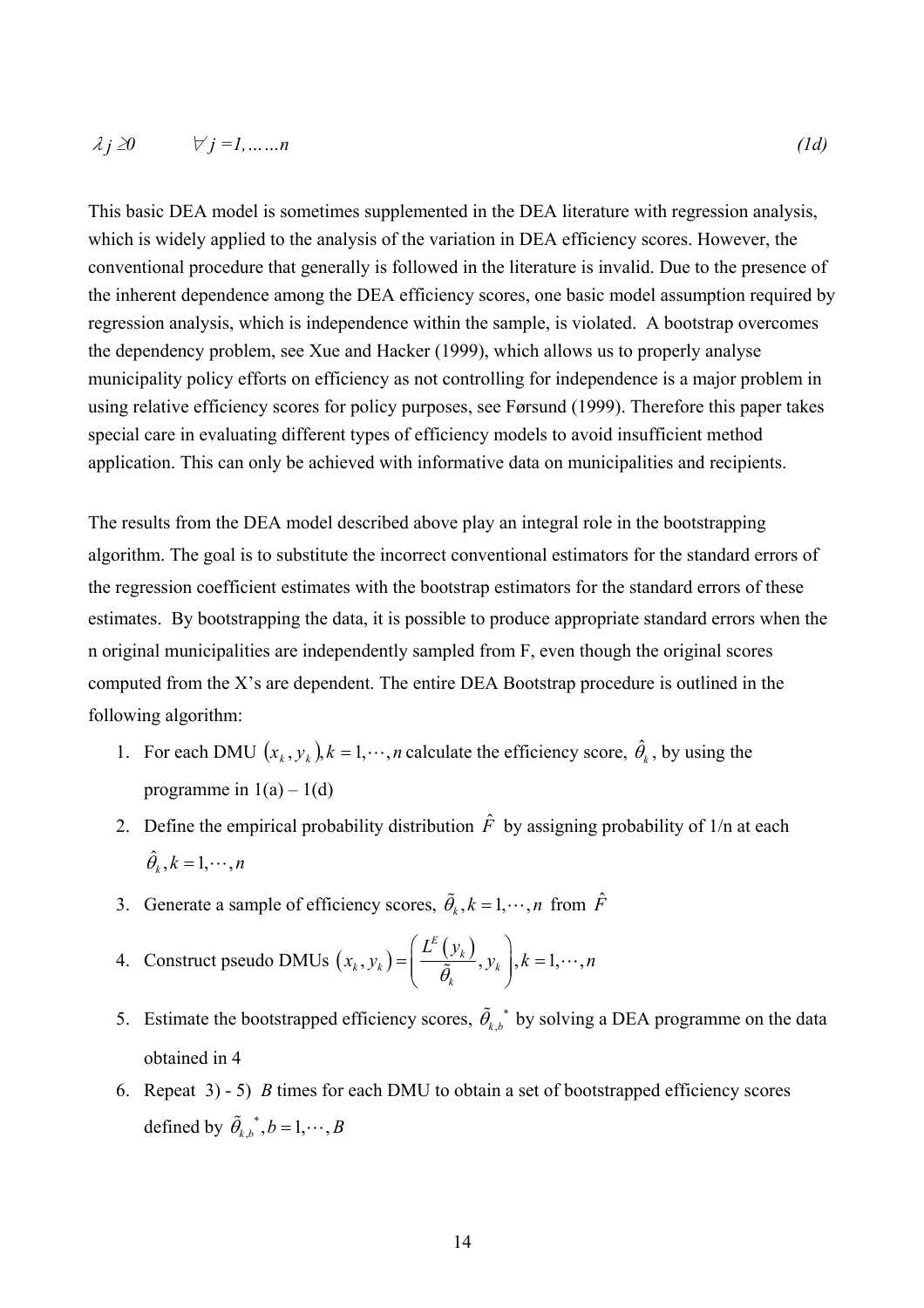7. For each bootstrap sample  $\tilde{\theta}_{k,b}^*$ ,  $b = 1, \dots, B$  evaluate the bootstrap replication  $\beta_{kb}, b = 1, \dots, B$ ,  $j = 0,1,...m$  by fitting the regression model:

$$
\tilde{\theta}_{kb} = G(\beta_b, v_{kb}) + \varepsilon_{kb}, \ k = 1, ..., n, \ \beta_b = (\beta_{b0}, \beta_{b1}, ..., \beta_{bj}, ..., \beta_{bm})
$$

8. Estimate the standard error  $se(B_j)$  by the sample standard deviation of the *B* Bootstrap replications of  $\beta_j$ :

$$
se_{B}(\beta_j) = \left(\sqrt{\left((\sum_{b=1}^{B} \beta_{kb} - \beta_b)/(B-1)\right)}\right)^{1/2}, j = 0,1,...,m,
$$

9. where

$$
\beta_b = \sum_{b=1}^B \beta_{bj} / B, \ \ j = 0, 1, ..., m,
$$

We call  $se_B(\beta_j)$  the Bootstrap estimator for the standard error of  $\beta_j$ . Now, we are ready to use a ttest to test the following hypothesis:

$$
H_0: \beta_j = 0, \text{vs.} H_a: \beta_j \neq 0.
$$

Calculate the test statistic according to:

$$
t = \beta_j / s e_B(\beta_j),
$$

and compare t to the critical value  $t_{\alpha/2}$  from the student t distribution with degrees of freedom equal to (n-m-1). If  $|t| > t_{0.025}$ , reject the null hypothesis  $H_0: \beta_j = 0$  in favour of  $H_a: \beta_j \neq 0$ , at α=0.05 significant level. Otherwise, the null hypothesis  $H_0$ :  $β_j = 0$  is tenable at α=0.05 significant level.

Each step in the DEA bootstrap plays a vital role in measuring the procedure properly. The first step is conducted because the original scores are used to create new samples. The second step is conducted because the new samples have to be drawn randomly. The third step is necessary because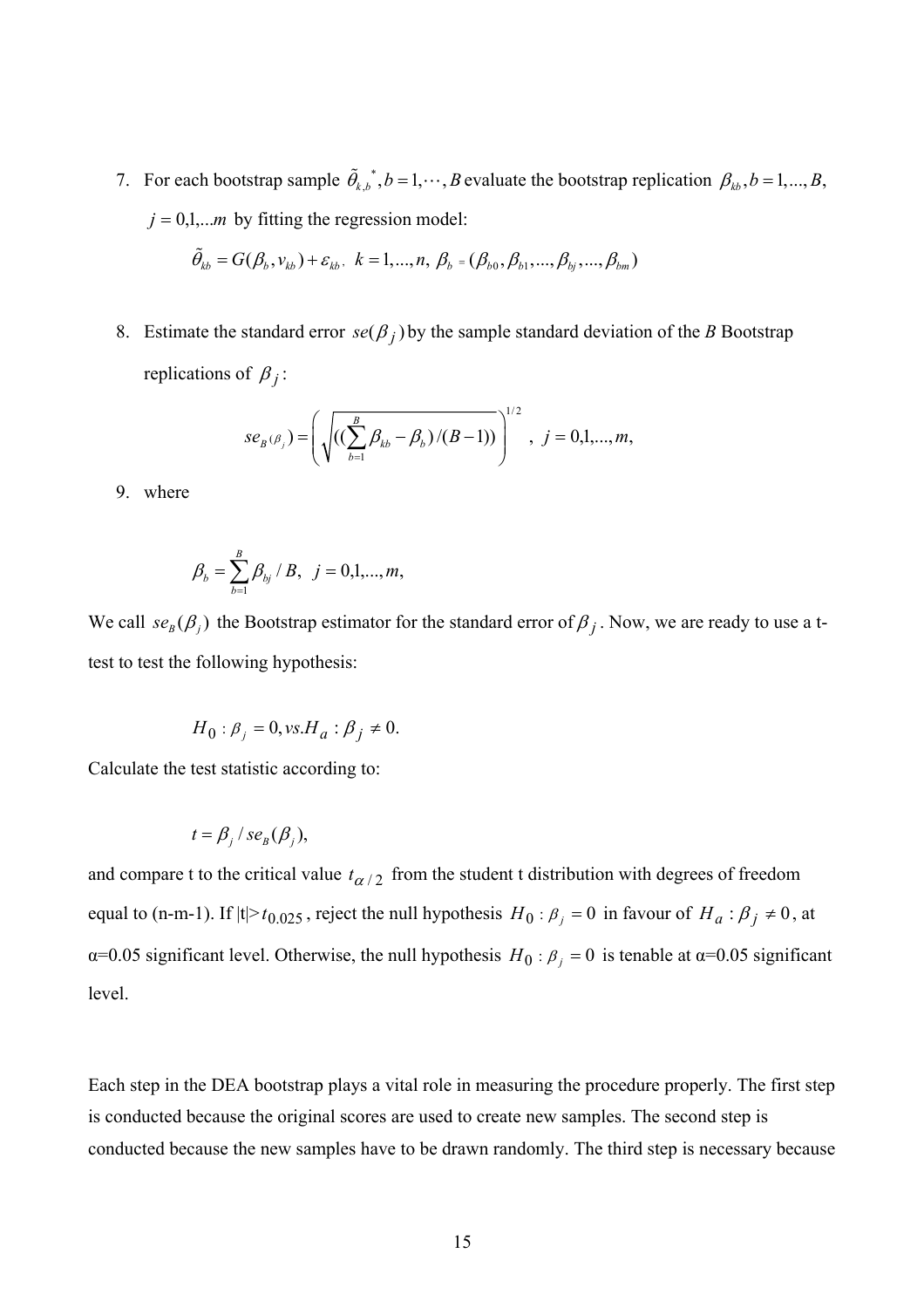the DEA random scores are needed to create lots of new data sets for the bootstrap. Step four is applied because it is necessary to show that the n original municipalities are independently sampled from F. Step five compares the original DMU with the new pseudo data set. Steps six and seven give the appropriate standard errors when the original DMU's are independently sampled from F, even though the efficiency scores computed from the x's are dependent.

The above procedure, unlike the direct regression method, correctly implements Efron's Bootstrap idea to give appropriate standard errors when the n original DMU's,  $X_i$ ,  $i = 1,2,...,n$ , are independently sampled from F, even though the efficiency scores computed from the X's are dependent.

After applying this methodology, the parametric and non-parametric analysis reveals, which municipalities are best at activating cash-help recipients. Other studies focus heavily on traditional econometric tools in examining ALMP and welfare efficiency, but this paper primarily focuses on bootstrapping and the DEA efficiency measure in order to represent the multi-dimensional nature of the real world. This is achieved by solving the dependency problem, which previous studies prove to produce distorted results that results in some inefficient municipalities being evaluated as efficient, see Efron (1993). The bootstrapped sample on original data better represents reality because internal and external factors not included in the DEA model are analysed correctly for correlation in the regression analysis.

#### **4. The advantages and disadvantages of the data**

The data set consists of rich survey data conducted by the centre for labour market research (CARMA), on all the municipalities in Denmark. The data set is relatively small because of the response rate and the cross-sectional nature of the survey. All the questions focused specifically on municipality ALMP practices. 197 out of the 275 municipalities in Denmark participated in the survey, however not all questions were answered. Therefore 39 municipalities are not used in the analysis because DEA can't handle missing observations in the data set. Although it would be ideal too have detailed data on all municipalities, the high response rate still allows us to monitor a number of differences in municipality practices.

Further explanations that contribute to differences in the efficiency of municipality practices are also possible to examine through the social structure data accessed from Statistics Denmark statistics bank.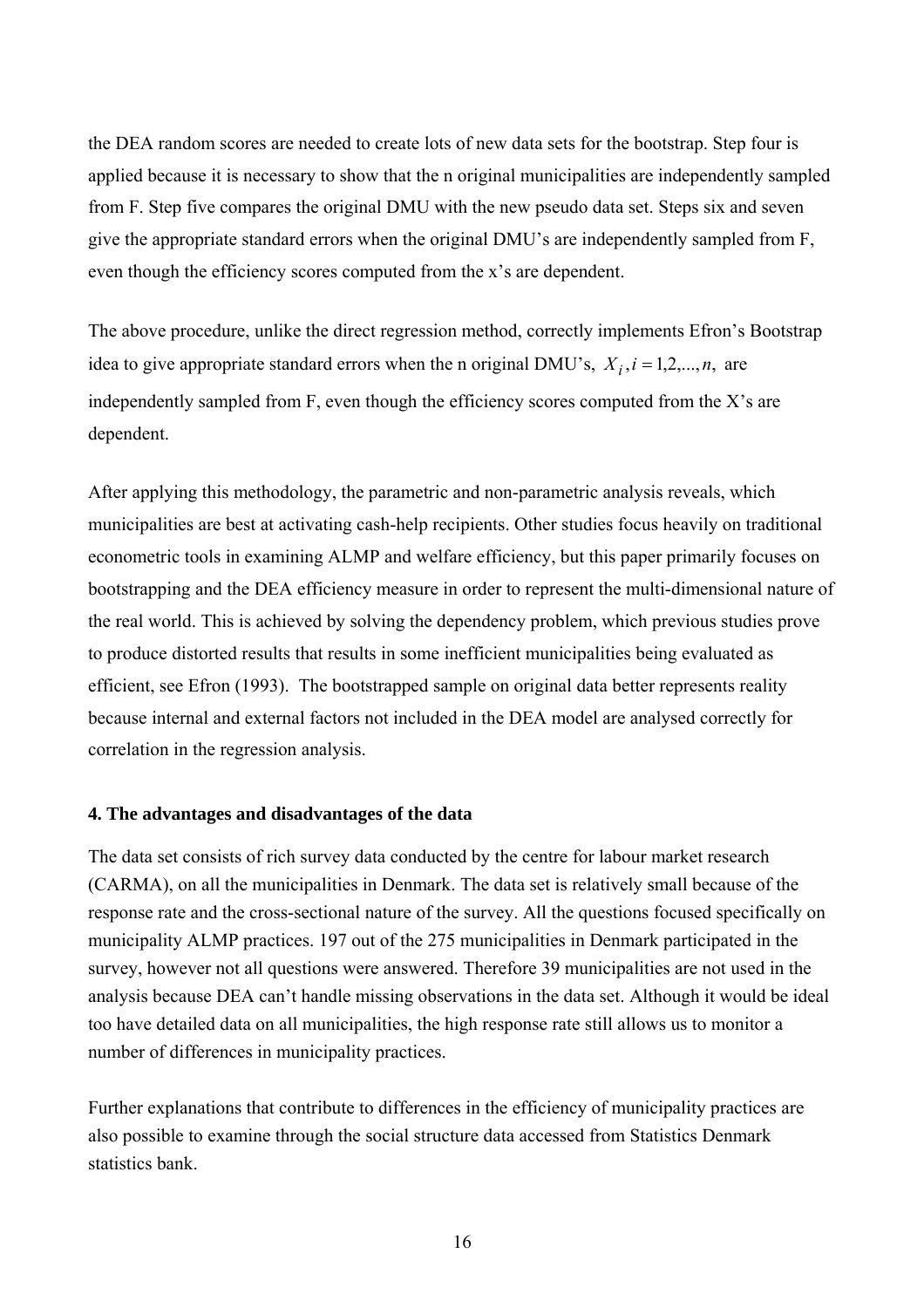In a perfect world, municipality data on employees, management, organisation type, leadership conduct, employee preferences, employee ability and professional conduct is extremely beneficial. As far as the activation recipient is concerned, detailed data on individual preferences, individual ability, duration of each activation period, number of activation periods, exact date that an individual enters the system, long time horizons and the precise type of activation benefit that an individual receives could be very helpful. It would also be beneficial to follow recipients through one time period and into another time period. All this information is valuable because it provides a complete representation of ALMP efficiency.

However in the absence of a perfect world, the data that is accessible still reflects what the project is interested in analysing due to the fact that we have access to administrative data and survey data on municipality activation practices, see Larsen (2001). The project specifically has access to crosssection data on expenses for activated uninsured cash-help recipients, social structure, employees, management, organisation type, leadership conduct, and professional conduct.<sup>[2](#page-18-0)</sup>

By merging survey data, and statistic bank data, it is still possible to study a wide variety of data that is representative of a perfect world because of the accessible information on policy necessary to evaluate efficiency. This helps answer the questions set forth in the paper.

Before the questions set forth in the paper are explored, it would be insightful to get an idea as to what type of client the municipalities are dealing with in their quest to activate cash-help recipients. The differences between clients are characterized most specifically by the ability and preferences of cash-help recipients in each municipality, see figure 6. Evidence of this phenomenon means that municipalities' gear ALMP based on the type of cash-help recipient in each municipality in order to ensure success.

<span id="page-18-0"></span><sup>&</sup>lt;sup>2</sup> See Appendix for variable definitions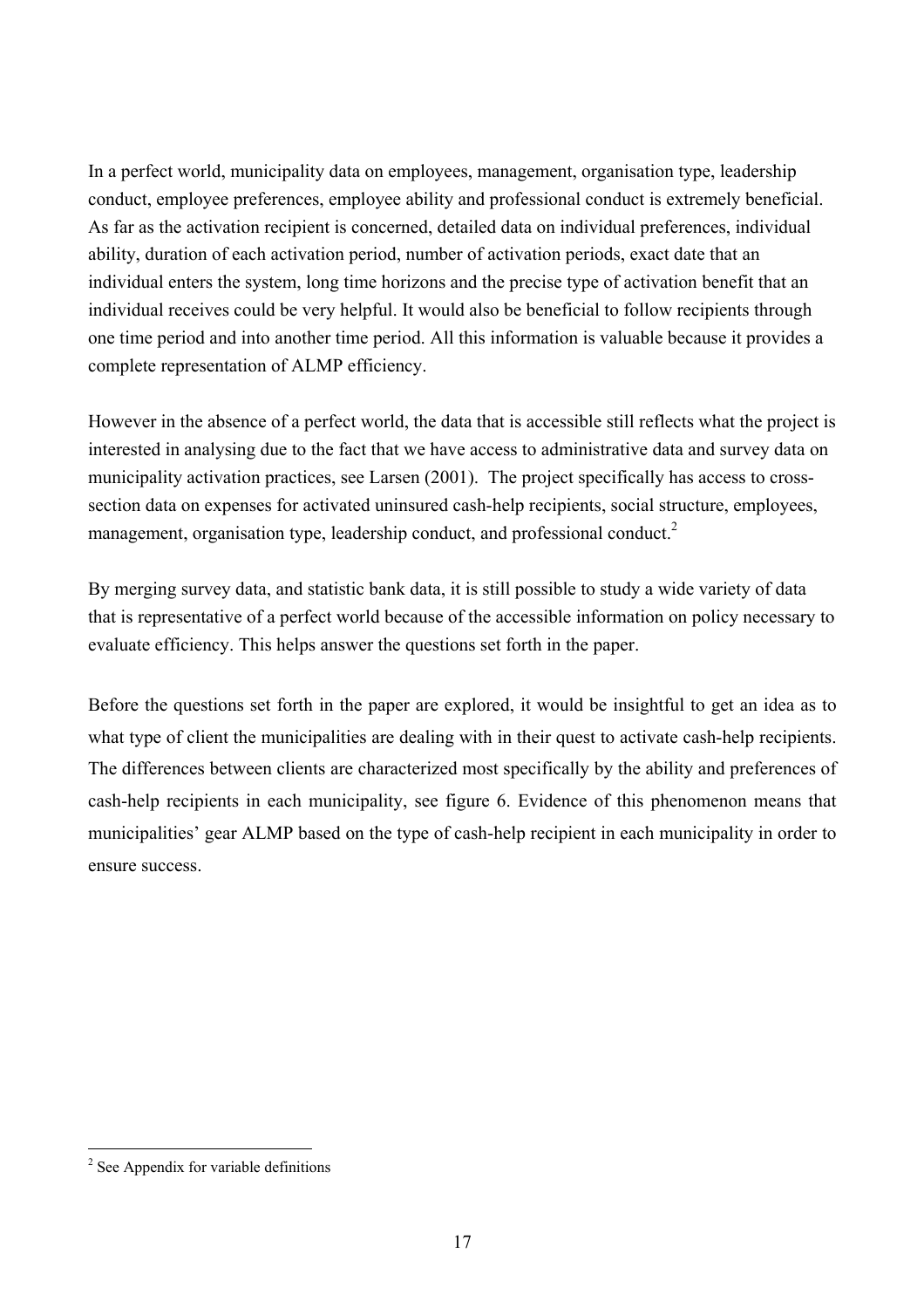

**Figure 6. Proportion of cash-help recipients in each municipality with more problems than just unemployment.**

**Municipalities**

A major and important component of policy practice concerns the major reasons for cash-help recipients non-participation in activation, see table 2, with the knowledge that many cash-help recipients that have more problems than just unemployment. The most important reason for nonactivation seems to be municipality attitude. 38,2 pct. claim that some cash-help recipients are never intended to be activated. It appears that certain municipalities give up on some types of recipients. Another important factor includes attendance issues. It appears that some municipalities allow recipients to skip activation because they don't show up. That must also mean that some municipalities don't have the resources to ensure attendance or that the municipality is too big to monitor cash-help recipient movements. Other problems involve the lack of suitable activation offers for particular groups of cash-help recipients. Perhaps these municipalities could focus more on fitting cash-help recipients into certain activation offers through case officer effort in helping certain recipients adjust (instead of trying to fit activation offers on cash-help recipients). Economic resources, activation refusal, professional ability and work pressure also seem to be fairly important.

Table 2. Why are some cash-help recipients not receiving activation?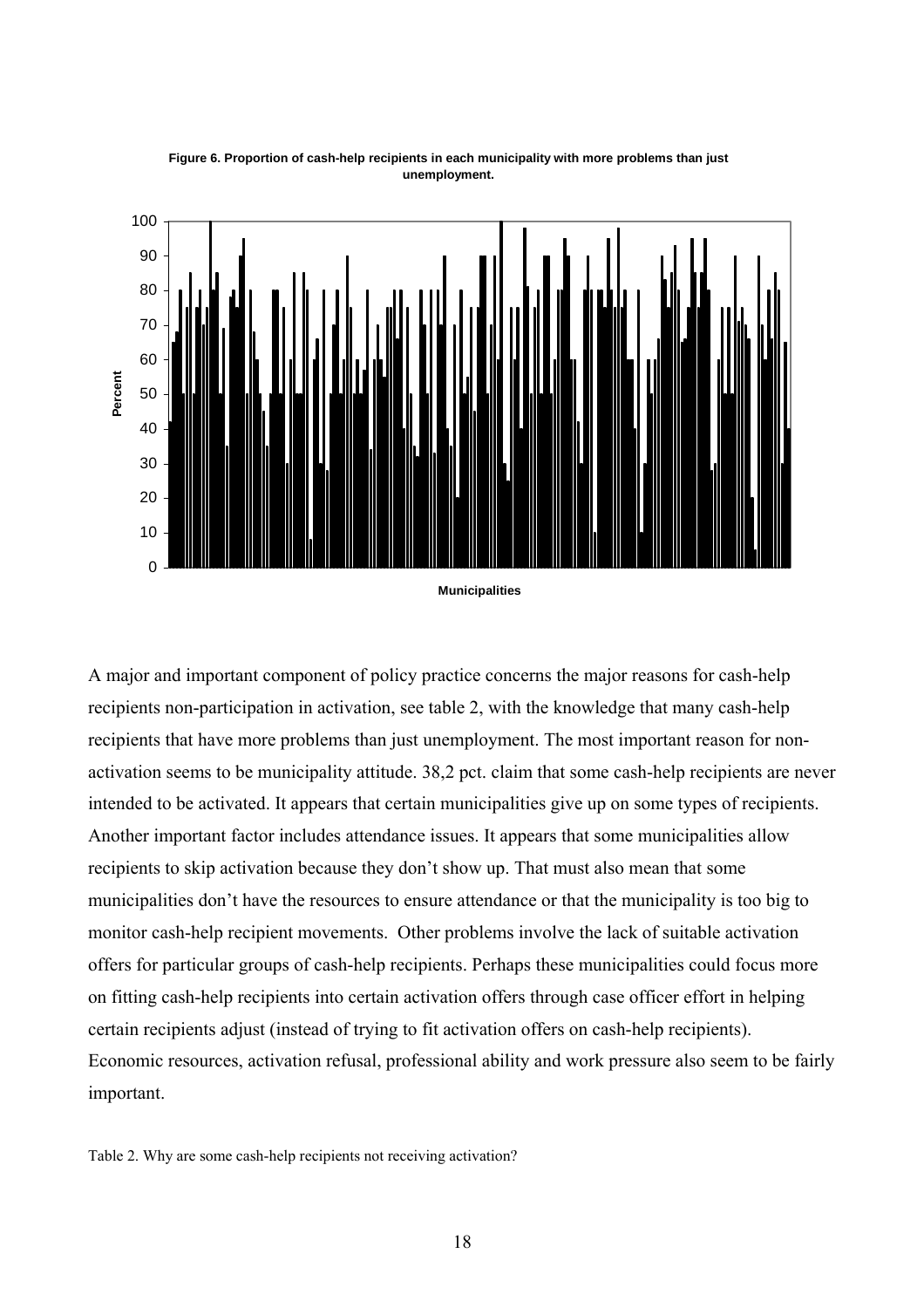|                                                                                                  | Very<br>Important | Important | Fairly<br>Important | Less<br>Importance | N <sub>0</sub><br>importance |
|--------------------------------------------------------------------------------------------------|-------------------|-----------|---------------------|--------------------|------------------------------|
| Cash-help recipients<br>refuse activation                                                        | 3,1               | 2,1       | 17,5                | 45,9               | 31,4                         |
| Cash-help recipients<br>don't attend activation                                                  | 8,8               | 16,0      | 34,0                | 25,8               | 15,5                         |
| No activation offers<br>match the group type                                                     | 6,2               | 14,4      | 28,4                | 36,6               | 12,9                         |
| Some cash-help<br>recipients are never meant<br>to be activated                                  | 9,3               | 28,9      | 28,9                | 26,6               | 6,7                          |
| Economic resources<br>aren't available to<br>the municipalities                                  | 3,1               | 7,3       | 26,6                | 31,8               | 30,7                         |
| Municipalities lack the<br>Professional ability to<br>offer the right type of<br>activation      | 2,1               | 4,2       | 19,8                | 35,9               | 37,5                         |
| The case officer<br>withdraws the cash-help recipient from<br>activation<br>due to work pressure | 7,9               | 13,2      | 34,2                | 25,8               | 18,9                         |

Other qualitative factors can of course also influence activation participation. Local and national governments often believe that the best way to achieve an effective ALMP is through expenditure, which international studies find to differ across countries, see Ogawa (1999). However a successful ALMP depends on much more than expenditure. Management and leadership, which form a municipalities policy practices, are better proxies for success criteria. Generally, the different municipality policy practices produce participation in different forms of activation, see table 3.

Although we have identified some trends in the data, we can't find the determinants of municipalities' ability to activate cash-help recipients until we locate the efficient and inefficient municipalities', which makes future ALMP progress possible. Section 5 discusses how effective the allocation of activation is in the municipalities.

| 1 WUIT UI 1 1774 : WYLUIL U VILVILY WIUVLIU WYLUIL III 12 VIIIIWLIEI 1 VLTTYNI |                         |                        |  |                 |                                                        |      |         |
|--------------------------------------------------------------------------------|-------------------------|------------------------|--|-----------------|--------------------------------------------------------|------|---------|
|                                                                                | Job training Individual |                        |  |                 | Competence Classroom Employment Volunteer Introductory |      |         |
|                                                                                |                         | Job Training Education |  | <b>Training</b> | <b>Projects</b>                                        | Work | Courses |
| Municipality 1                                                                 |                         | 35                     |  |                 | 29                                                     |      |         |
| Municipality 2                                                                 |                         | 32                     |  |                 | 30                                                     |      |         |
| Municipality 3                                                                 |                         | 36                     |  |                 | 26                                                     |      |         |

Table 3. Activation benefit distribution in Denmark. Percent.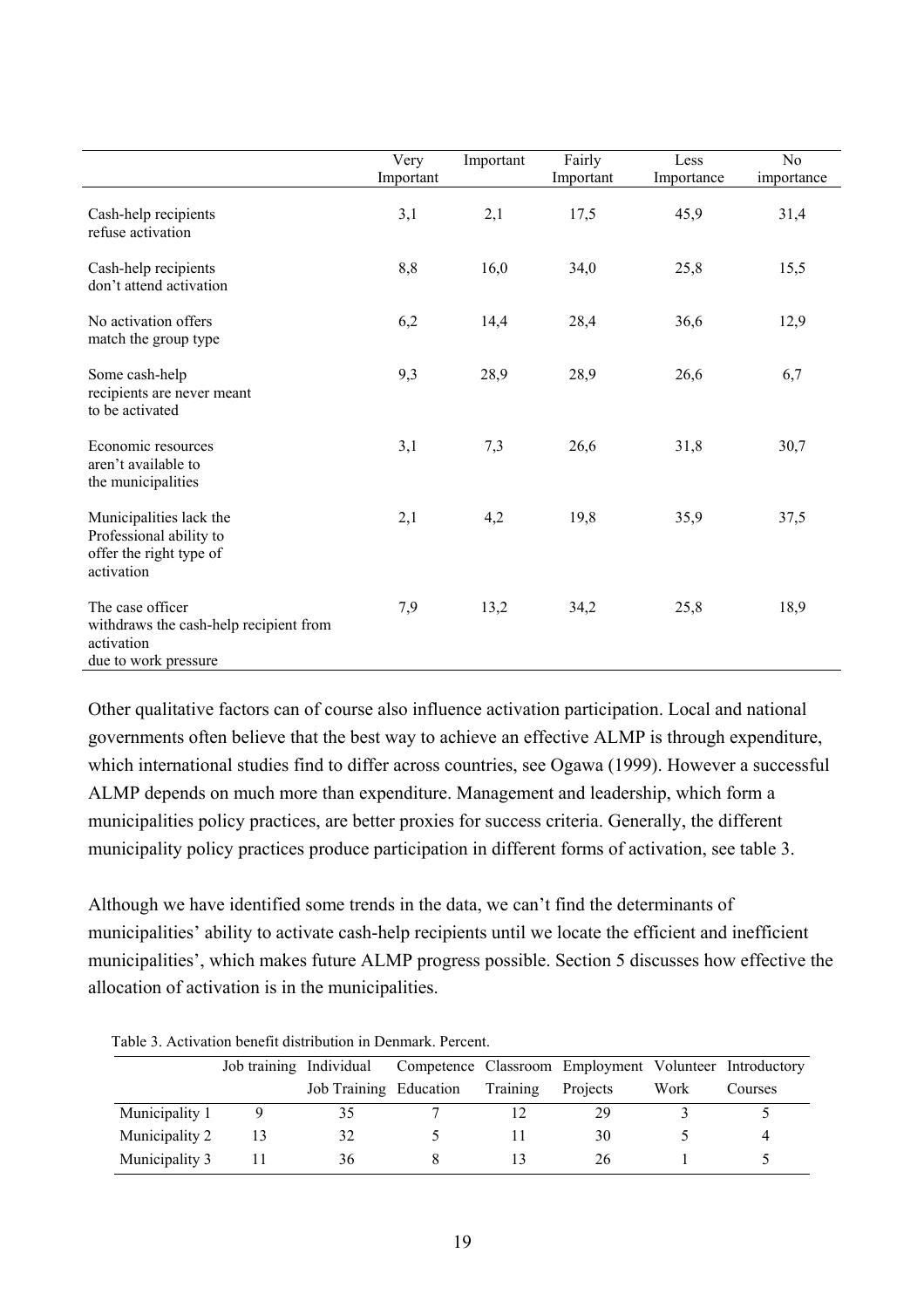#### **5. Results**

In the first part of this section we examine which municipalities are most efficient in activating cash-help recipients. Some recipients are more ready for activation than other recipient's, which also means that some municipalities use more resources in preparing recipients for activation than other municipalities. This inevitably affects efficiency. Many other factors such as municipality policy can also affect efficiency. The proportion of cash-help recipients receiving activation between municipalities varies from 15 pct. to 100 pct, see figure 7. The focus of the second part of this section will be on the factors that affect the efficiency of activating cash-help recipients.



**Figure 7. Proportion of cash-help recipients in each municipality that participated in activation. Procent. 2000.**

#### **Which Danish municipalities are most efficient in activating cash-help recipients?**

The efficiency results show that 11 out of 158 municipalities are efficient and that the efficient municipalities approximately contain about 5 pct. of the cash-help recipients in Denmark, see figure 8. Therefore these 11 municipalities, which represent 5 pct. of the cash-help recipients, should be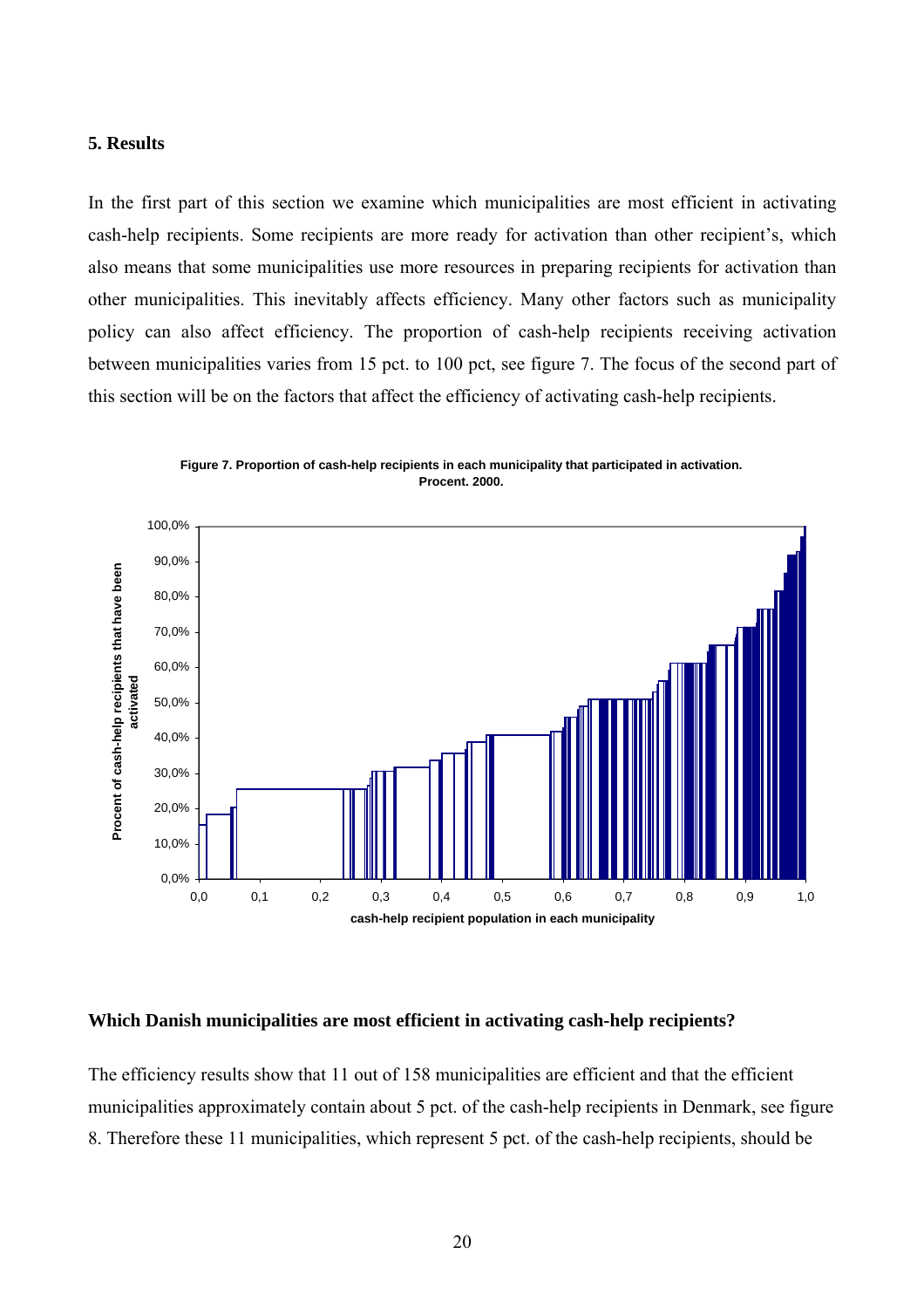used as role models for the inefficient municipalities because they are best at activating cash-help recipients. If worst practice units are defined to be municipalities with an efficiency rating of under 0.5 pct, then about 80 pct. of the cash-help recipients falls into this category, which means that these municipalities are the least efficient in activating cash-help recipients. The most efficient units consist of municipalities with a small cash-help recipient population. The most inefficient units consist of municipalities with small, medium and large sized cash-help recipient populations. It appears that municipalities with small cash-help recipient populations have the most efficient ALMP perhaps due to more individualized attention, which may allow some cash-help recipients the possibility to develop the personal and professional characteristics necessary to start activation.



**Figure 8. Original DEA Efficiency Scores from observed survey and administrative data**

The low efficiency scores indicate that enormous strides in improvement are possible for a vast majority of municipalities in Denmark. If inefficient municipalities can discover, which policy practices produce optimal results, it will be possible to implement similar types of measures conditioned on the social structure of the municipality. Some municipalities could be less efficient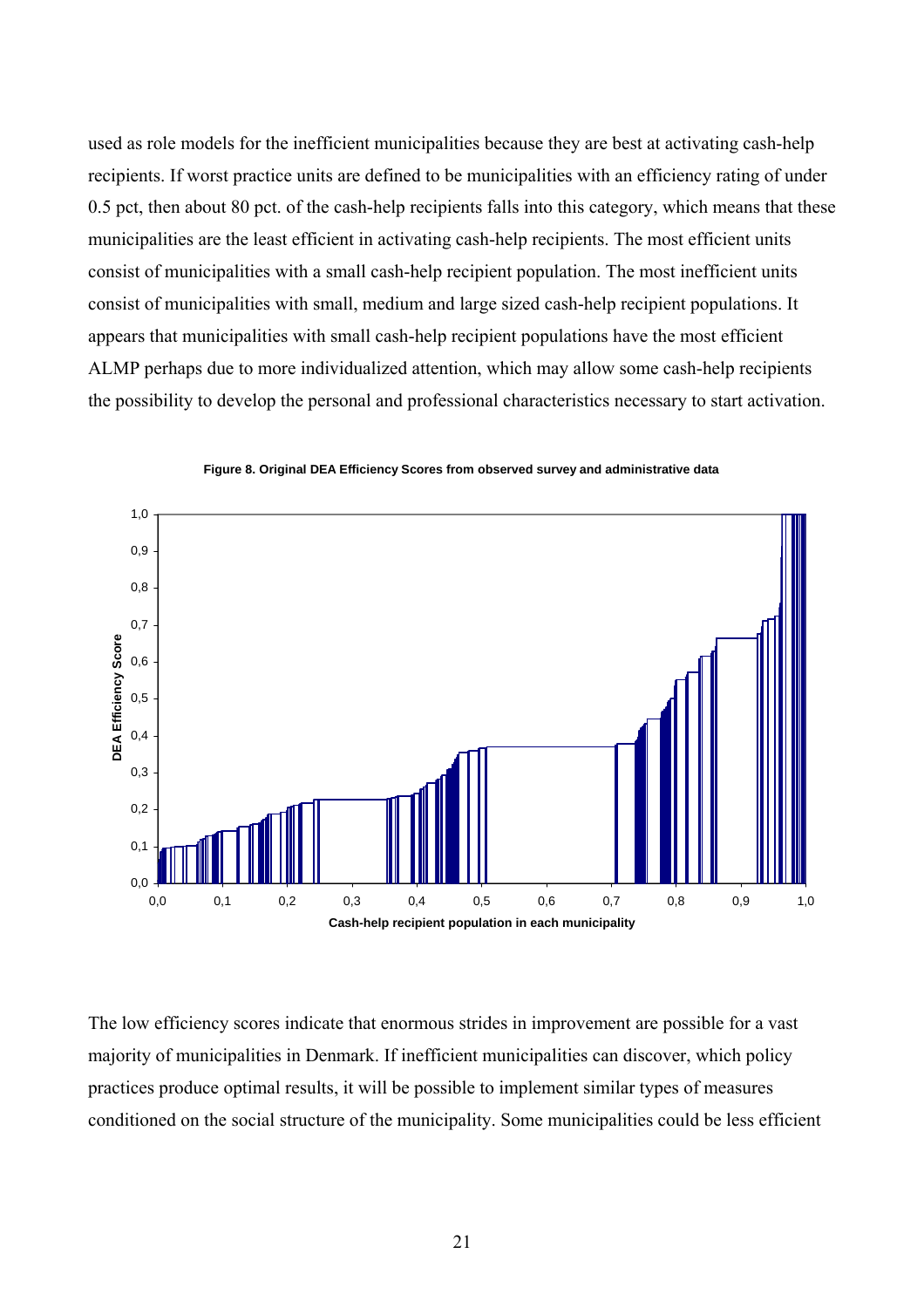because they operate in unfavourable conditions, but other municipalities that find themselves in similar situations operate efficiently. This is most likely due to certain policy practices.

If we analyse the relationship between changes in efficiency and municipality policy practices it is necessary to address the dependency problem that exists when DEA scores are applied to regression models. The dependency problem between the efficiency scores is really the result of the municipalities on the frontier, because their scores directly influence the scores of inefficient municipalities.

The DEA Bootstrapped results produce efficient municipalities, which again consist of about 5 pct. of the cash-help recipient population. The worst practice units contain 77 pct. of the cash-help recipient population, see figure 9. This indicates that the average DEA scores for a bootstrapped sample resemble the original DEA efficiency scores. It is also evident that 14 out of 158 municipalities have an efficiency rating over 1. This is possible because the frontier is always compared to the original data for each municipality. Therefore in a randomised sample selection process based on real data, there is a possibility that some of the data - which would produce efficient scores and hence move the frontier outwards - are not chosen. The similarity between the two efficiency figures leads us to believe that the bootstrapped sample properly calculated 1000 sets of efficiency scores. These 1000 new DEA efficiency results are the dependent variable in the 1000 OLS regressions conducted in the next section.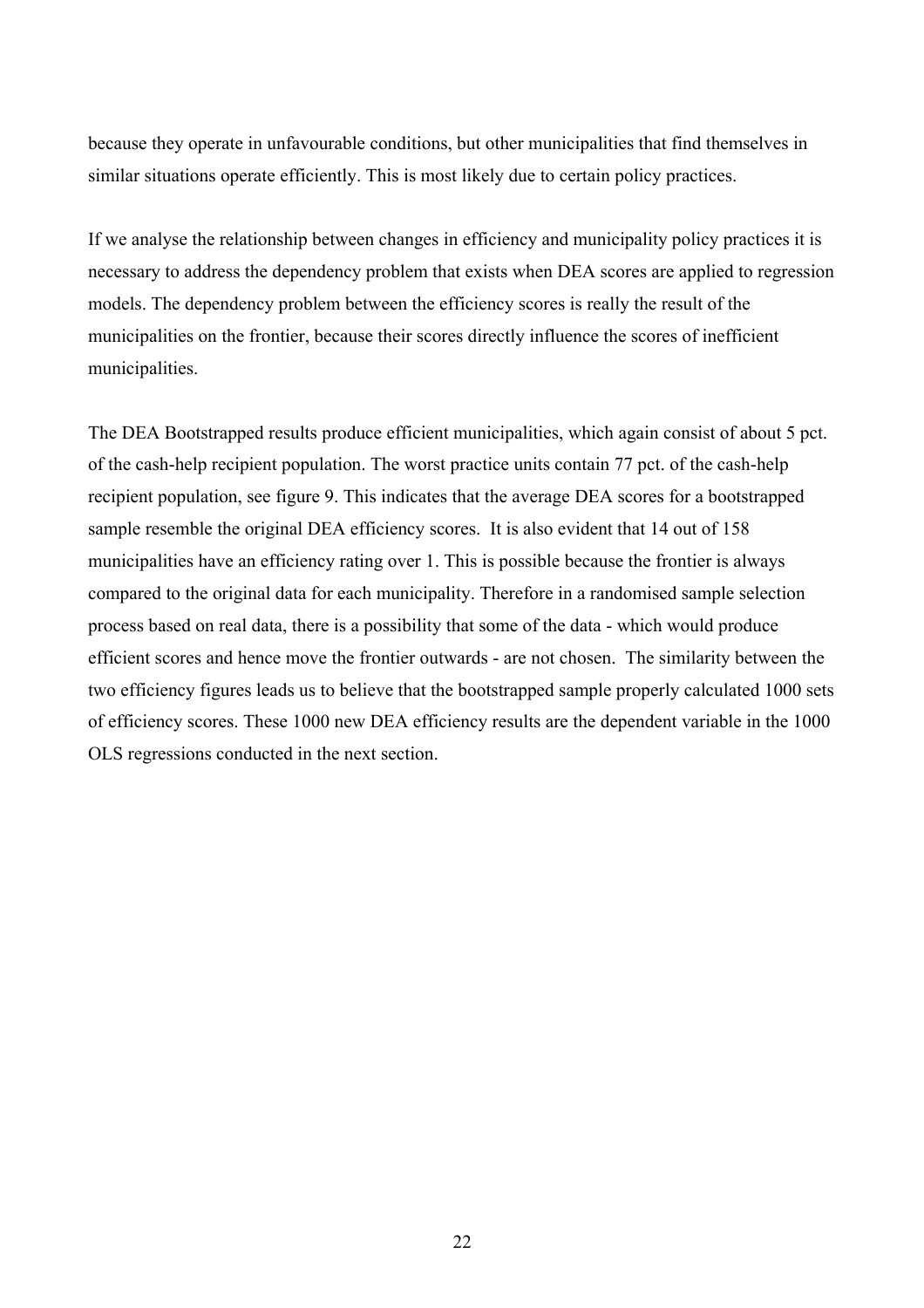



**What factors contribute to the activation of cash-help recipients in Denmark?** 

To properly measure efficiency it is necessary to show that every regression coefficient estimate is a projection of a random sample from a population with an unknown distribution. This is achieved through the bootstrapping method, which overcomes the dependency problem by estimating the standard errors of the regression coefficient estimates. The bootstrap OLS method produces results and conclusions that are different from a standard OLS regression. These results are discussed in this section.

Municipalities that evaluate ALMP effort seem to have a positive effect on efficiency, see table 4. This may indicate that program reviews may reveal how well resources are employed, which may allow municipalities to adjust accordingly. A luxury that non-evaluating municipalities can't enjoy.

It is also evident that dividing cash-help recipients according to personal problems have positive effects on efficiency. This may mean that certain qualified case officers are allowed to work exclusively with cash-help recipients who have special problems, which may indeed increase the probability that some of these recipients will be activated.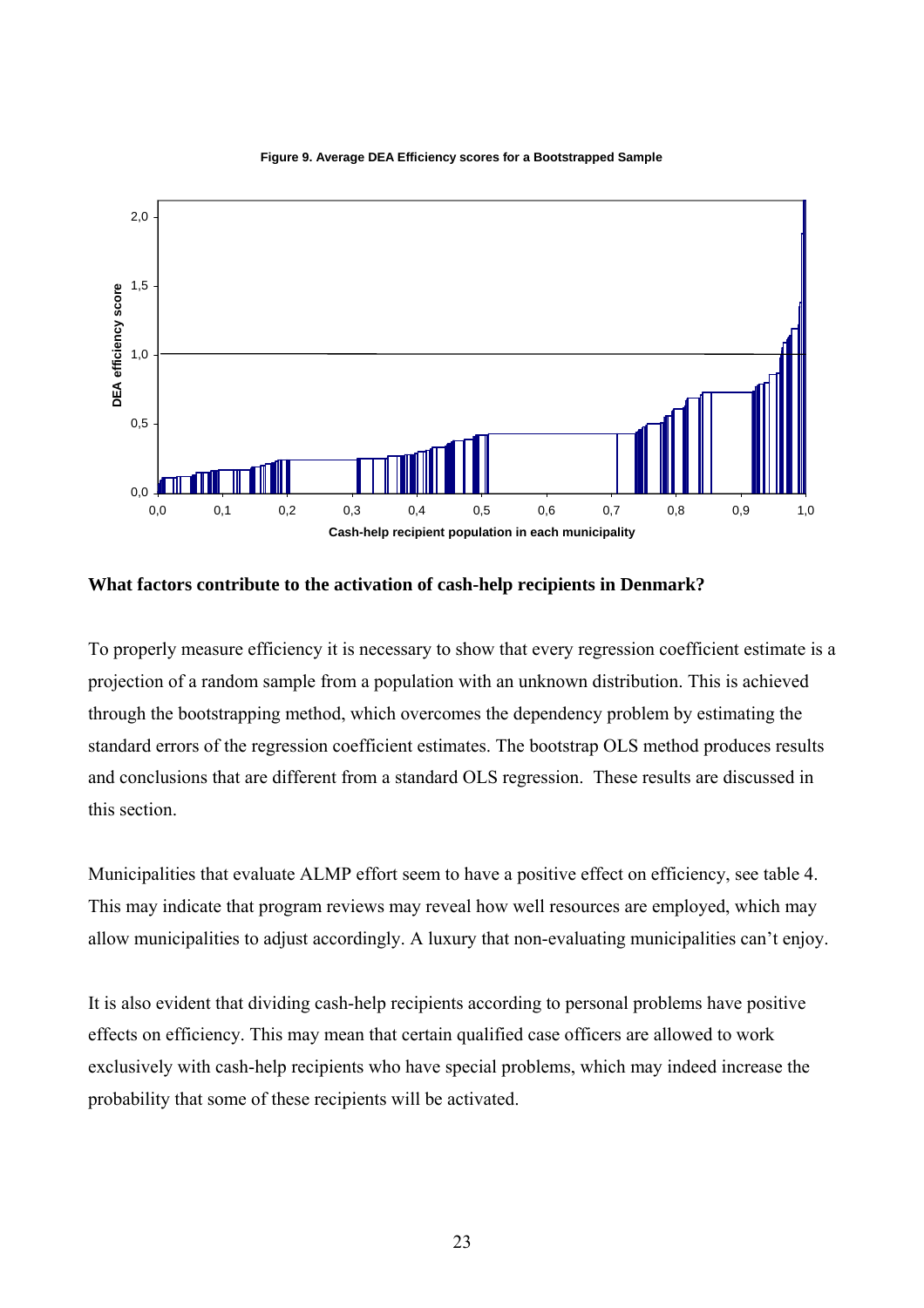The specialist model where case officers focus on one case type compared to a generalist model where case officers focus on different case types also has a positive effect on municipality efficiency. Having case officers work specifically on activation cases versus case officers who work with many different types of cases may mean that more time can be spent on individual cases.

Another effective determinant of efficiency is moratoriums on cash-help for recipients who refuse activation compared with municipalities who continue to provide cash-help. Obviously, if an individual is faced with the prospect of non-payment, activation may seem more attractive. The consequences of a moratorium may therefore affect activation participation.

Cooperation with the institutional insurance system (AF), educational institutions and other municipalities also has a positive influence on efficiency compared to municipalities who don't cooperate. Information sharing can lead to better and more opportunities for both the cash-help recipient by means of finding suitable activation offers and the municipality by means of exchanging specific information on some cash-help recipients that have perhaps moved from the AF system to the cash-help system.

| <b>Explanatory Variable</b>              | $\hat{\pmb{\beta}}_i$ | $\overline{\beta}_i$ | $\hat{S}e_{1000}(\hat{\beta}_{i})$ | t value   | $Pr(>\vert t \vert)$ |
|------------------------------------------|-----------------------|----------------------|------------------------------------|-----------|----------------------|
| Intercept                                | 0,1417                | 0,1919               | 0,0853                             | 1,6613    | 0,0970               |
| <b>Municipality Population</b>           | 0,0008                | 0,0002               | 0,0001                             | 0,4948    | 0,6208               |
| Social Democrats                         | $-0,1686$             | $-0,2731$            | 0,1896                             | $-0,8895$ | 0,3740               |
| Social Liberal Party                     | $-0,0531$             | $-0,0477$            | 0,1535                             | $-0,3461$ | 0,7294               |
| Conservative's People Party              | $-0,2064$             | $-0,3111$            | 0,1621                             | $-1,2733$ | 0,2032               |
| Liberal Party                            | $-0,1090$             | $-0,2175$            | 0,1905                             | $-0,5723$ | 0,5672               |
| Progressive Party                        | $-0,3533$             | $-0,4552$            | 0,2551                             | $-1,3850$ | 0,1664               |
| <b>Evaluation of ALMP Effort</b>         | 0,0833                | 0,1125               | 0,1166                             | 0,7143    | 0,0752               |
| Case officer Departments                 | 0,0887                | 0,1155               | 0,1156                             | 0,7675    | 0,0430               |
| Case officer organization                | 0,03892               | 0,0586               | 0,4433                             | 0,0878    | 0,0300               |
| Job consultants                          | $-0,0753$             | $-0,1442$            | 0,1351                             | $-0,5577$ | 0,5772               |
| Start activation:                        | 0,0009                | $-0,0055$            | 0,3280                             | 0,0028    | 0,9977               |
| Under 30 – unemployment problems         |                       |                      |                                    |           |                      |
| Start activation:                        | $-0,0012$             | $-0,0005$            | 0,1606                             | $-0,0076$ | 0,9939               |
| Over 30 - unemployment problems          |                       |                      |                                    |           |                      |
| Start activation:                        | $-0,0047$             | 0,0145               | 0,3639                             | 0,0129    | 0,0897               |
| Under $30$ – more than just unemployment |                       |                      |                                    |           |                      |
| problems                                 |                       |                      |                                    |           |                      |
| Start activation:                        | $-0,0003$             | $-0,0013$            | 0,2882                             | $-0,0012$ | 0,0991               |
| Over $30$ – more than just unemployment  |                       |                      |                                    |           |                      |
| problems                                 |                       |                      |                                    |           |                      |
| Category definitions                     | 0,0122                | 0,0266               | 0,0362                             | 0,3381    | 0,7354               |
| Case officer evaluation                  | $-0,1216$             | $-0,1902$            | 0,2070                             | $-0,5874$ | 0,5571               |
| Cash-help recipients own wishes          | $-0,0952$             | $-0,0978$            | 0,1615                             | $-0,5894$ | 0,5557               |

Table 4. Results of Bootstrap Regression with C=1000 Samples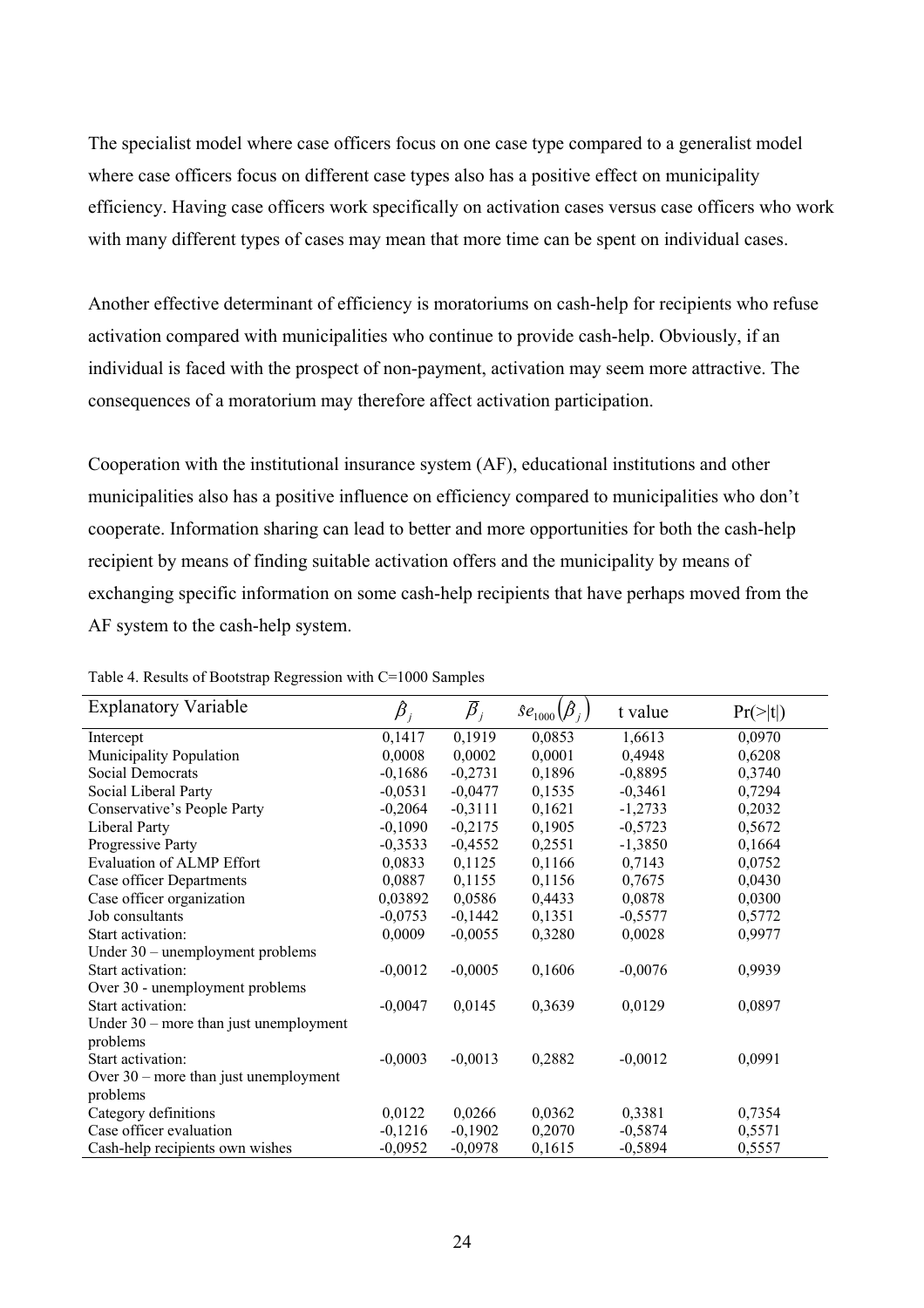| Estimated returns on ALMP Investment      | $-0,0151$ | 0,2567    | 0,5908 | $-0,0255$ | 0,9797 |
|-------------------------------------------|-----------|-----------|--------|-----------|--------|
| Administrative decision making            | 0,0111    | 0,0276    | 0,3105 | 0,0358    | 0,9715 |
| Political decisions from municipality     | 0,0464    | 0,0640    | 0,5787 | 0,0802    | 0,9361 |
| committees                                |           |           |        |           |        |
| Local business wishes                     | $-0.0966$ | $-0,1337$ | 0,3368 | $-0,2868$ | 0,7743 |
| Municipality net expenses                 | 0,0419    | 0,0590    | 0,0590 | 0,7098    | 0,4780 |
| Reject-Moratorium on cash-help            | 0,1126    | 0,1635    | 0,1729 | 0,6515    | 0,0149 |
| Reject-Receive less cash-help             | $-0,0948$ | $-0,1354$ | 0,2343 | $-0,4045$ | 0,6860 |
| Moratorium - Inclinations for unemployed  | $-0,1372$ | $-0,0832$ | 0,2798 | $-0,4902$ | 0,6241 |
| Reduce - Inclinations for under 30        | $-0,1336$ | $-0,1368$ | 0,2069 | $-0,6458$ | 0,5186 |
| Cooperation with local businesses         | $-0,0219$ | 0,0110    | 0,1075 | $-0,0413$ | 0,9671 |
| Leadership level: Cooperation with AF     | 0,2144    | 0,2573    | 0,0126 | 1,9942    | 0,0464 |
| Employee level: Cooperation with AF       | 0,0115    | $-0,0123$ | 0,4553 | 0,9188    | 0,3584 |
| Cooperation with educational Institutions | 0,0346    | 0,0460    | 0,0105 | 0,0766    | 0,0389 |
| Professional organisations influence      | 0,0724    | 0,0673    | 0,3898 | 0,1857    | 0,8527 |
| on municipality ALMP                      |           |           |        |           |        |
| Cooperation with other municipalities     | 0,05546   | 0,0620    | 0,1887 | 0,2940    | 0,0688 |
| on ALMP                                   |           |           |        |           |        |
|                                           |           |           |        |           |        |

These policy practices are significant and confirmed our suspicions. However there were some other policy practices that don't seem to influence efficiency. Political mayor affiliation, municipalities with job consultants, cash-help reduction for recipients who refuse activation, and cooperation with local businesses is insignificant contrary to prior belief.

Despite the fact that some policy practices don't seem to affect efficiency it is clear that the type of cash-help recipient is important to a municipality's ability to activate. As expected, cash-help recipients experiencing problems besides unemployment, seems to negatively affect municipality efficiency. In reality some cash-help recipients may not be in any condition to participate in activation and others may require a large investment, which makes the activation of cash-help recipients for some municipalities very difficult.

Generally, policy practices and cash-help recipient ability and preferences prove to influence the municipality's capability of activating cash-help recipients. Gearing policy that focuses on case officer specialization, cooperation, penalties for non-participation and program review could lead to increases in efficiency if the implementation is flexible enough to address the individual specific needs of the cash-help recipient population. If this policy is implemented in a flexible manner, positive employment effects for more cash-help recipients may result.

#### **How well does DEA measure ALMP?**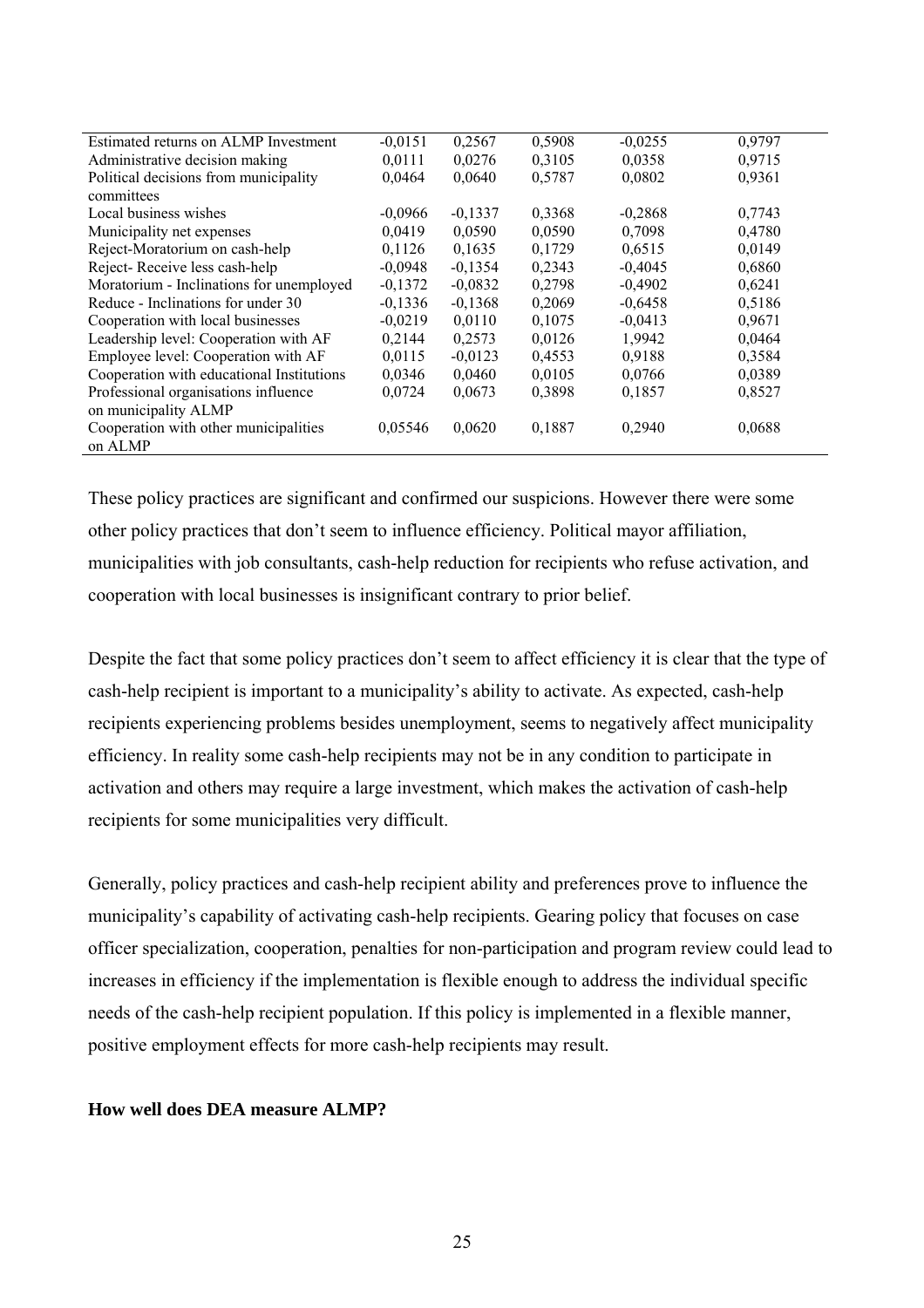From what we find in our review of the DEA literature, DEA isn't used in the past to measure ALMP. Thus an obvious question is how well can we measure ALMP using DEA? The answer reveals that it is more the data, than the method that creates problems. In this paper, we proxy social structure, municipality and cash-help recipients preferences and ability, and controlled for the dependency problem, but the lack of data, imperfect proxies, not controlling for quality and selectivity bias leaves room for improvement.

We can't compare DEA to other methods used, because from what we can see, other methods aren't used to measure activation participation as the main parameter of interest. However, we know that past research finds that some of the same factors that affect activation participation in our study also are some of the same factors that affect participation and employment outcomes in other international studies, which leads us to believe that using DEA is a valid evaluation method in measuring ALMP.

### **6. Conclusion**

Due to changing demographics and high levels of structural unemployment in Europe created in part by globalisation, increasing domestic human capital to prevent bottlenecks in the labour market is a priority among many European governments. An analysis on municipality activation investments and activation participation among cash-help recipients provides us with a better understanding of the cash-help recipient and internal municipality practices.

Past methodology evaluation research focuses on econometric tools in examining ALMP, but this paper focuses on DEA and bootstrapping to accurately represent the activation participation for cash-help recipients. The DEA bootstrap is applied in order to correct the original distorted DEA results that had lead some inefficient municipalities to be evaluated as efficient, see Efron (1993). This is achieved by solving the problem of statistical dependency, which arises in econometrics when the DEA scores are used as a dependent variable.

Previous ALMP literature generally makes conclusions based on results that focus entirely on employment and earnings where we suggest that a combination of factors may affect efficiency. The heterogeneity of cash-help recipients across municipalities means that activation participation varies from municipality to municipality. However, part of the variation in activation participation is due to municipality policy. The degree of activation participation among cash-help recipients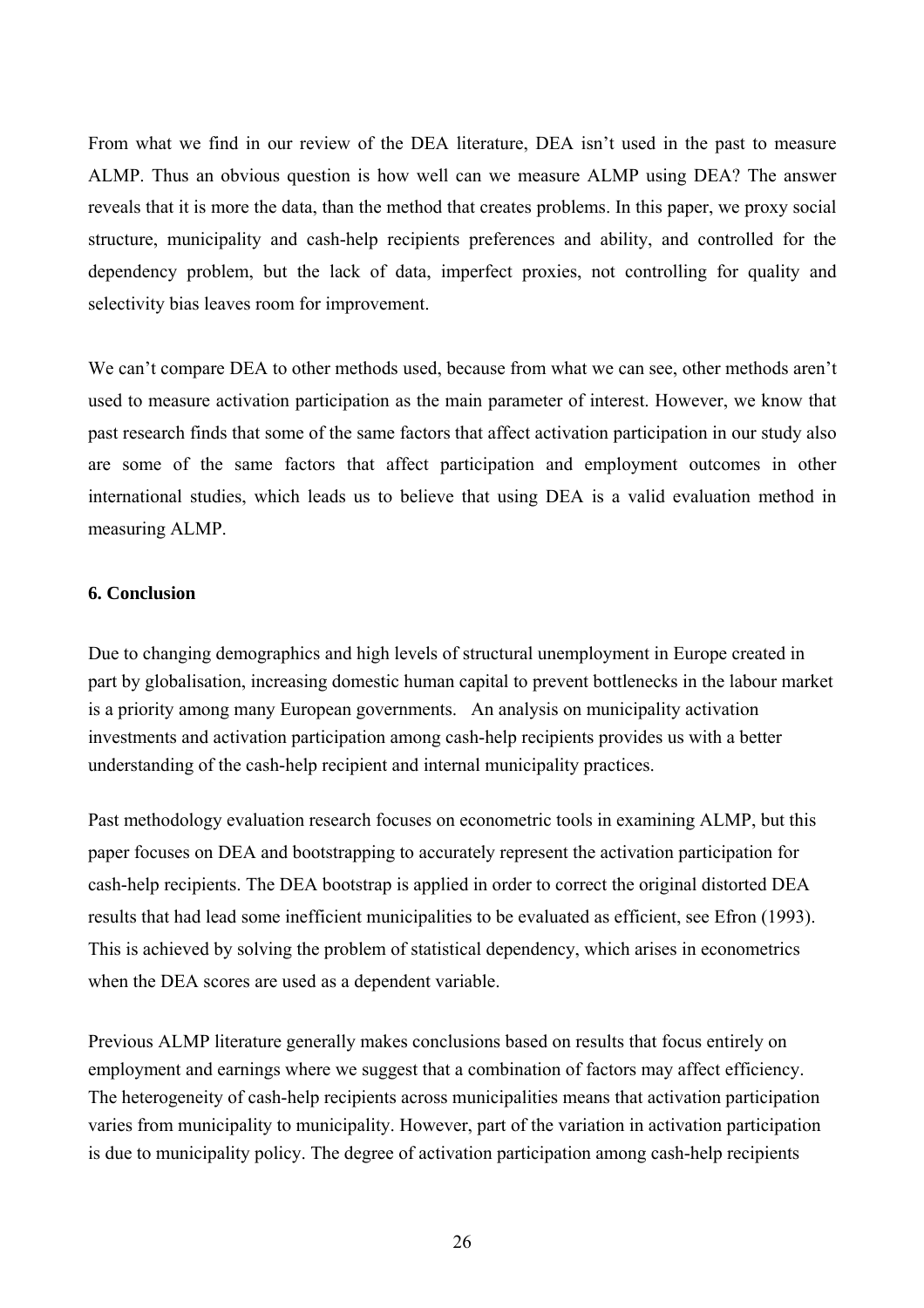depends on the level of sanctioning in the municipality, the degree of cooperation with different institutions, economic resources, the competence of employees, and the type of organisation within each municipality. Many municipalities prove to be inefficient in activating cash-help recipients and that may be due to the fact that municipality policy is not designed and conducted in an optimal manner.

Therefore huge improvement possibilities exist for inefficient municipalities if they can emulate efficient municipalities that operate in a similar type of environment. Once the maximum number of cash-help recipients is activated through a better understanding of policy effects, then perhaps employment outcomes may be more positive in the future for a greater number of cash-help recipients. The reasons as to why municipalities are not getting the most out of their investments may also be a combination of other macroeconomic factors, which include conflicting goals amongst different labour market players, business cycles and the social structure of the municipality. This could be due to the fact that municipalities don't gear the programs to cash-help recipients with more problems than unemployment or perhaps municipalities don't believe in some recipient's ability to be activated. However some municipalities in Denmark are efficient in spite of their environment. Perhaps other countries and inefficient Danish municipalities can become more efficient by modelling the practices and organisation of efficient municipalities that have a similar economic and social structure.

From a European Union (EU) policy perspective, it is evident that despite a national policy with social and economic goals in Denmark, the effect of activation depends on a wide variety of factors, which sometimes impede ALMP and at other times expedite ALMP. Overall, the focus of our initial recommendation is an assiduously planned legislation, economic sanctioning for non-attendance, and creating a culture of cooperation.

Denmark provides a great opportunity to analyse the variation that can exist within a country because different municipalities are able to achieve different levels of success for different costs depending on internal and external factors. The analysis of variation in efficiency between municipalities can be improved upon further by conducting comparative studies on countries with similar welfare regimes such as within Scandinavia, North America, and Oceania in order to discover the factors that influence activation effects and employment effects of ALMP in other systems and cultures. Transparent information on successful municipality practices between regions may result in policy changes that may lead to increases in labour market participation and positive employment effects for uninsured activation recipients. Having more information on each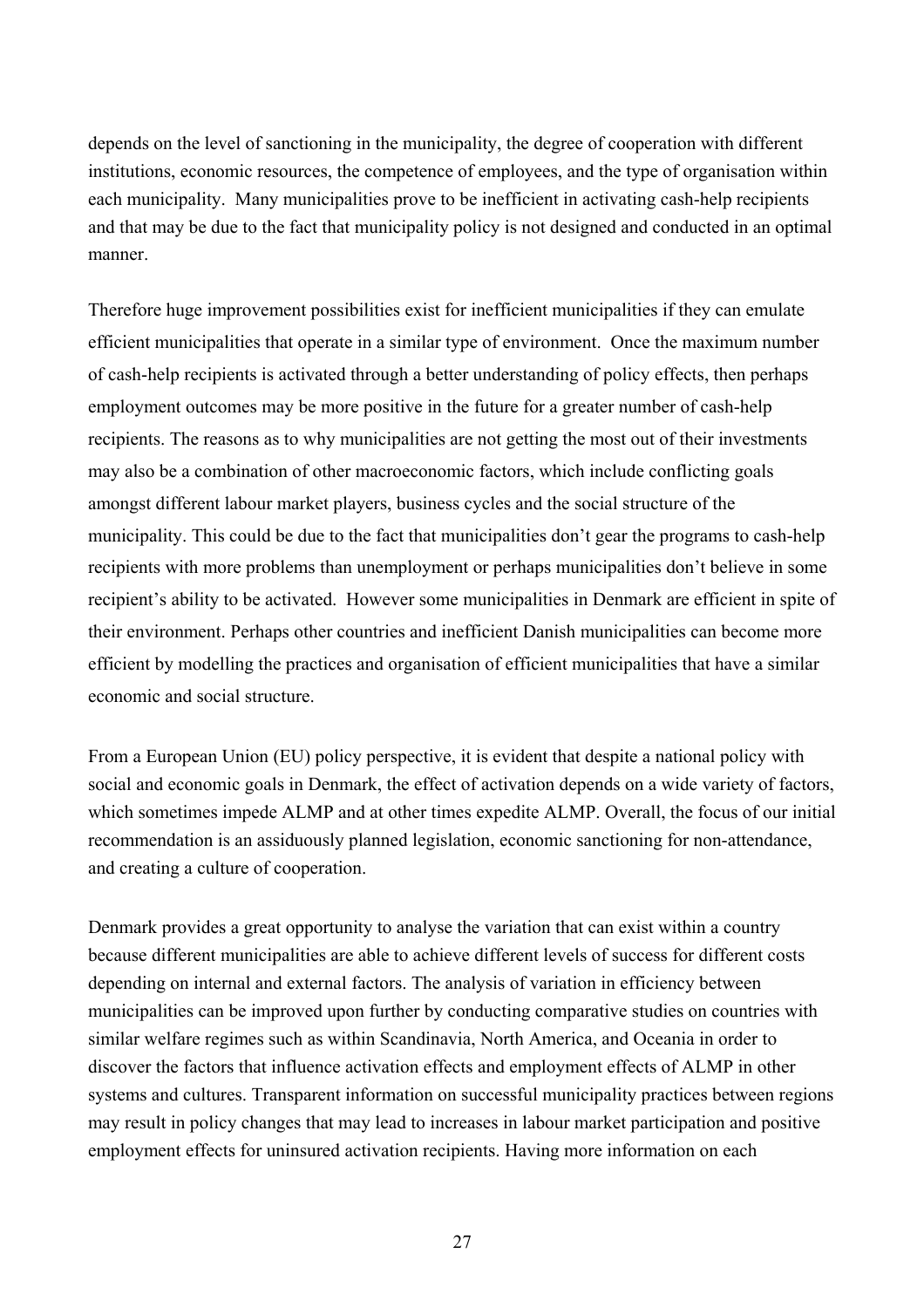individual cash-help recipient may also help explain the reasons that lead to unemployment and may also help municipality case officers find better suited activation offers that could increase cashhelp recipients human capital and lead to future long-term employment.

## **Acknowledgements**

The findings, interpretations and conclusions expressed in this working paper are entirely those of the authors. They do not necessarily represent the views of the Danish National Institute of Social Research or the municipalities in Denmark. We would like to thank N.C. Petersen for his monthly insightful suggestions, C. Overgård for his helpful comments and SFI for its financial support. We have also benefited from comments received by conference participants at the 8<sup>th</sup> European Workshop on Efficiency and Productivity Analysis held in Oviedo, Spain.

# **Appendix**

# **VARIABLE DEFINITIONS**

| Table 1                    |                   |                                                  |
|----------------------------|-------------------|--------------------------------------------------|
| Variable definitions       |                   |                                                  |
| Variable Definition        | Variable Code     | Definition                                       |
| Municipality               | <b>UNIT</b>       | Name of municipality                             |
| Inputs                     |                   |                                                  |
| Number of man hours        | V <sub>7</sub>    | Measured in hours                                |
| Outputs                    |                   |                                                  |
| Job Training               | V18A              | Number of recipients in job training             |
| Individual training        | V18B              | Number of recipients in individual training      |
| Education                  | V <sub>18</sub> C | Number of recipients in education                |
| Other types of education   | V18D              | Number of recipients in other types of education |
| <b>Employment projects</b> | V18E              | Number of recipients in other types of           |
|                            |                   | employment projects                              |
| Volunteer activities       | V18F              | Number of recipients involved with volunteer     |
|                            |                   | activities                                       |
| Introductory courses       | V18G              | Number of recipients involved with introductory  |
|                            |                   | courses                                          |
| Policy Variables           |                   |                                                  |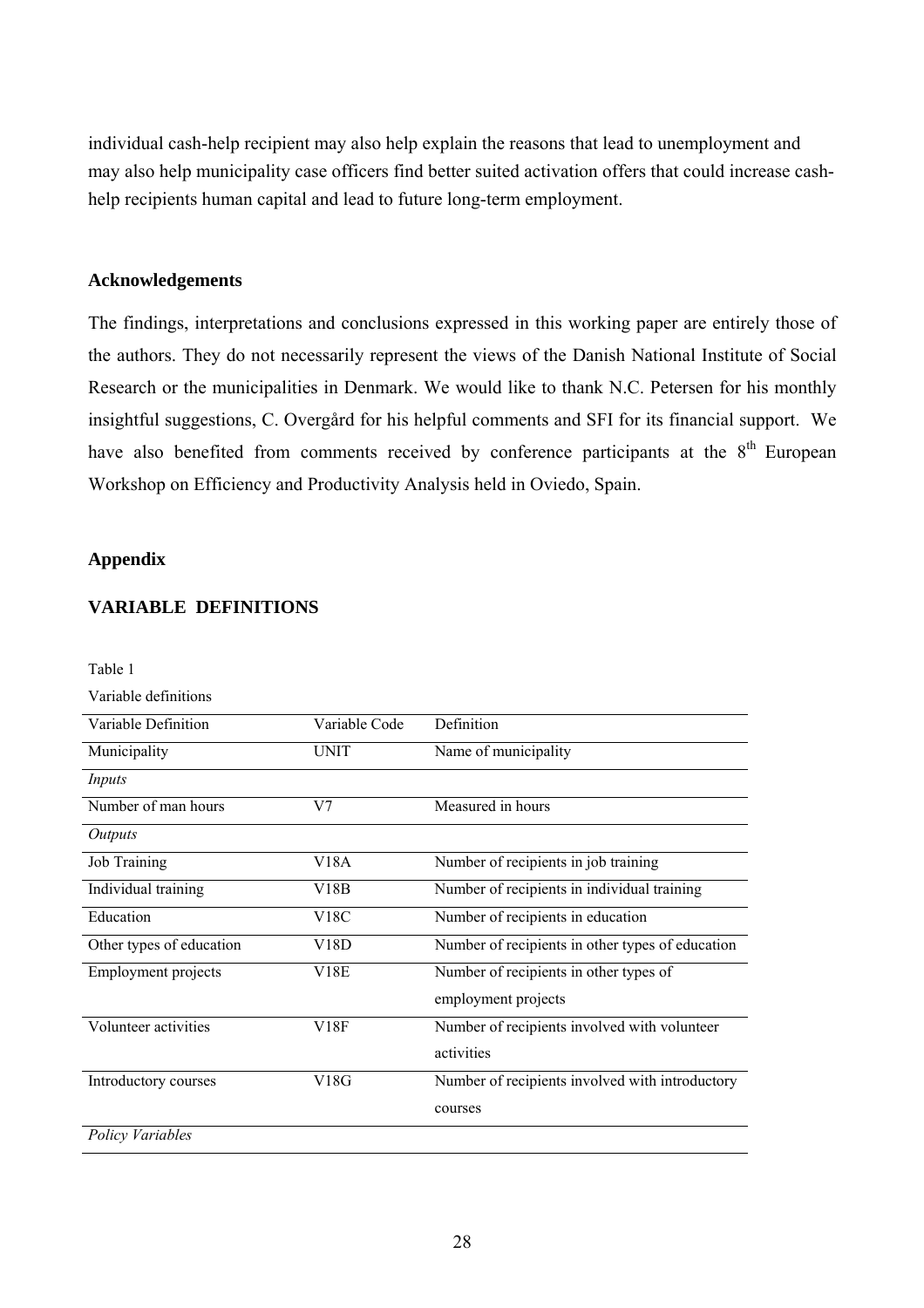| Evaluation of ALMP Effort               | V2             | Existence of ALMP evaluation in each                |
|-----------------------------------------|----------------|-----------------------------------------------------|
|                                         |                | municipality                                        |
| Case officer Departments                | V <sub>5</sub> | Division of case officer departments for            |
|                                         |                | recipients with and without additional problems     |
|                                         |                | besides unemployment                                |
| Case officer organization               | V <sub>6</sub> | Organisation of case officer work in each           |
|                                         |                | municipality                                        |
| Job consultants                         | V <sub>8</sub> | Existence of employees at a municipality with a     |
|                                         |                | special contact to private firms                    |
| Category definitions                    | <b>EGNE</b>    | Municipality's own definition of target groups      |
| Case officer evaluation                 | <b>SAGS</b>    | Choice of activation is dependent on case officer   |
|                                         |                | evaluation                                          |
| Cash-help recipients own wishes         | <b>ONSKE</b>   | Choice of activation is dependent on recipients     |
|                                         |                | own wishes                                          |
| Estimated returns on ALMP               | <b>UDBYT</b>   | Choice of activation is dependent on estimated      |
| Investment                              |                | returns on ALMP investment                          |
| Administrative decision making          | <b>BESL</b>    | Choice of activation is dependent on                |
|                                         |                | administrative decision making                      |
| Political decisions from                | <b>UDVALG</b>  | Choice of activation is dependent on political      |
| municipality committees                 |                | decisions from municipality committees              |
| Local business wishes                   | <b>VIRK</b>    | Choice of activation is dependent on local          |
|                                         |                | business wishes                                     |
| Municipality net expenses               | <b>NETTO</b>   | Choice of activation is dependent on                |
|                                         |                | municipality expenses                               |
| Reject-Moratorium on cash-help          | <b>STAND</b>   | Moratorium of cash-help payments for recipients     |
|                                         |                | that refuse activation                              |
| Reject-Receive less cash-help           | <b>TILLAG</b>  | Reduction of cash-help payments for recipients      |
|                                         |                | that refuse activation                              |
| Moratorium - Inclinations for           | <b>SANK</b>    | Municipality willingness to reduce or stop cash-    |
| unemployed                              |                | help for unemployed recipients that reject          |
|                                         |                | activation                                          |
| Reduce - Inclinations for under 30 FRAD |                | Municipality willingness to reduce or stop cash-    |
|                                         |                | help for recipients under 30 that reject activation |
| Cooperation with local businesses       | <b>UDEB</b>    | Cooperation between municipalities and              |
|                                         |                | businesses                                          |
| Leadership level: Cooperation           | <b>SAMARB</b>  | Cooperation between AF and the municipalities       |
| with AF                                 |                | at a leadership level                               |
| Employee level: Cooperation with ERFAR  |                | Cooperation between AF and the municipalities       |
| AF                                      |                |                                                     |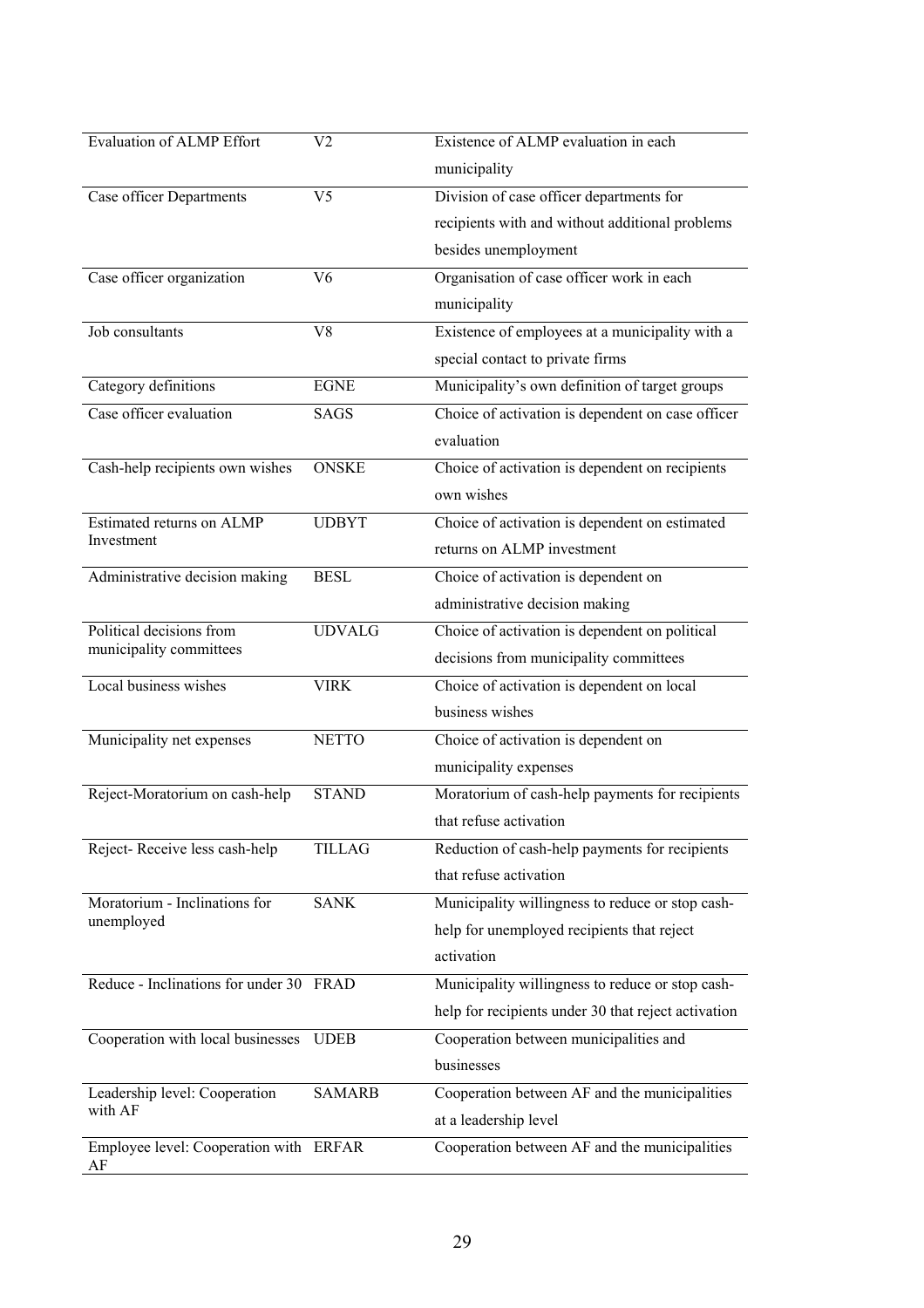|                                                      |                   | at an employee level                             |
|------------------------------------------------------|-------------------|--------------------------------------------------|
| Cooperation with educational<br>Institutions         | <b>MED</b>        | Cooperation between municipalities               |
| Professional organisations                           | <b>INDFLY</b>     | Professional organisations influence on          |
| influence<br>on municipality ALMP                    |                   | municipality effort                              |
| Cooperation with other<br>municipalities<br>on ALMP  | <b>TVAERT</b>     | Cooperation between municipalities               |
| Social Structure Variables                           |                   |                                                  |
| Municipality Population                              | <b>INDBYGGE</b>   | Number of individuals in each municipality       |
| Mayor                                                | <b>BORGMEST</b>   | Political party in power in each municipality    |
| Cash-help recipients                                 | <b>ANTAL KONT</b> | Number of cash-help recipients in each           |
|                                                      |                   | municipality                                     |
| Activation recipients                                | <b>AKTIVERE</b>   | Number of activation recipients in each          |
|                                                      |                   | municipality                                     |
| Start activation:                                    | V17A              | Time between first contact with the municipality |
| Under 30 - unemployment<br>problems                  |                   | and activation for recipients under 30           |
| Start activation:                                    | $\overline{V}$    | Time between first contact with the municipality |
| Over 30 - unemployment<br>problems                   |                   | and activation for recipients over 30            |
| Start activation:                                    | V17C              | Time between first contact with the municipality |
| Under $30$ – more than just<br>unemployment problems |                   | and activation for recipients under 30 with      |
|                                                      |                   | additional problems                              |
| Start activation:                                    | V17D              | Time between first contact with the municipality |
| Over $30$ – more than just<br>unemployment problems  |                   | and activation for recipients over 30 with       |
|                                                      |                   | additional problems                              |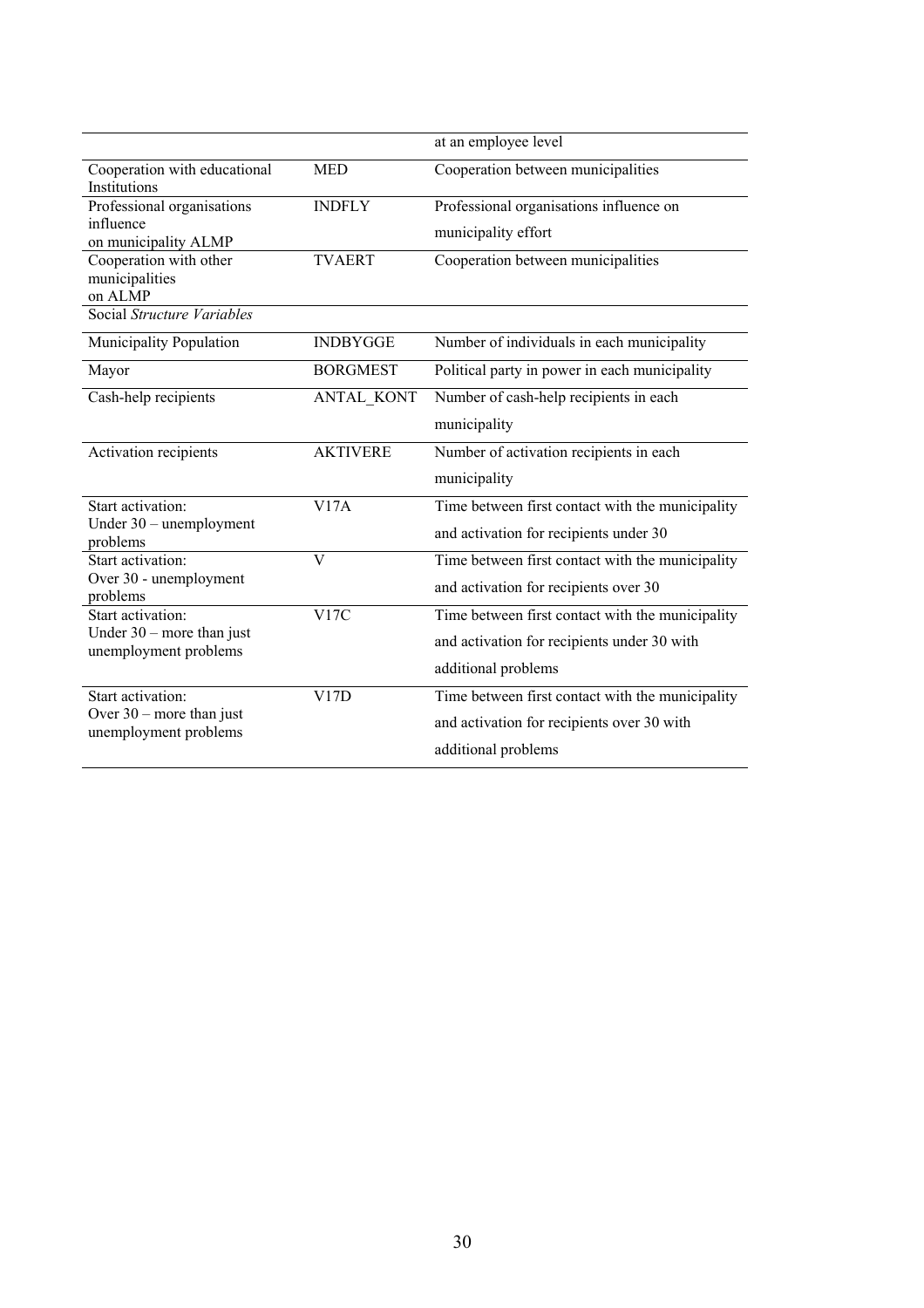# **Literature**

Ackum, S. (1991): Youth unemployment, labour market programs and subsequent earnings, Scandinavian Journal of Economics 93 (4): 531-543.

Andersen, K., R. Burkhauser, J. Raymond and C. Russell (1991): Mixed signals in Job Training Partnership Act, Growth and Change 22 (3): 32-48.

Andersen, Jørgen Goul (2001): Economic Security, Labour Market Integration and Citizenship: University of Ålborg. Report 01:04

Ashenfelter, O. (1978): Estimating the effect of training programs on earnings, Review of Economic Statisitics 6 (1): 47-57.

Ashenfelter, O. (1979): Estimating the effect of training programs on earnings with longitudinal data, Evaluating manpower training programs (JAI Press, Greenwich, CT) pages 97-117.

Ashenfelter, O. and Card, D. (1985): Using the longitudinal structure of earnings to estimate the effect of training programs, Review of Economics and Statistics 67 (3): 648-660.

Barrientos, Armando and Powell, Martin (2001): Welfare Regimes and Labour Market Policy: University of Bath. Report 01:04

Boeri, Tito and Borsch-Supan, Axel and Tabellini, Guido (2001): Would you like to shrink the welfare state? A survey of European citizens: IGIER. Report 01:04

Brogaard, Susanne and Weise Hanne (1997): Evaluation of municipalities activation procedures. Copenhagen: The Danish National Institute of Social Research. Report 97:7

Browning, E (1987):On the marginal welfare cost of taxation, American Economic Review 77, (1), January 1987, pages 11-23.

Dar, Amit and Ogawa, Makoto (1999): Active Labour Market Policies: Policy Issues for East Asia. Social Protection Unit. The World Bank.

Edin, P.A. (1998): Individual consequences of plant closures, PhD dissertation.

Efron, B. (1979): Bootstrap Methods: Another Look at the Jackknife, Statistics,7, pages 1-26.

Fridberg, Torben (2000): Ændringer i den nordiske socialpolitik siden 1998. Nordisk Socialstatistisk Komite.

Førsund, F.R. and Erlandsen, Espen (1999): Efficiency in the provision of municipality nursing and home care services: The Norwegian Experience. Memorandum.

Greenberg, D (1997): The leisure bias in cost-benefit analyses of employment and training programs, Journal of Human Resources, 32(2), February 1997, pages 413-439.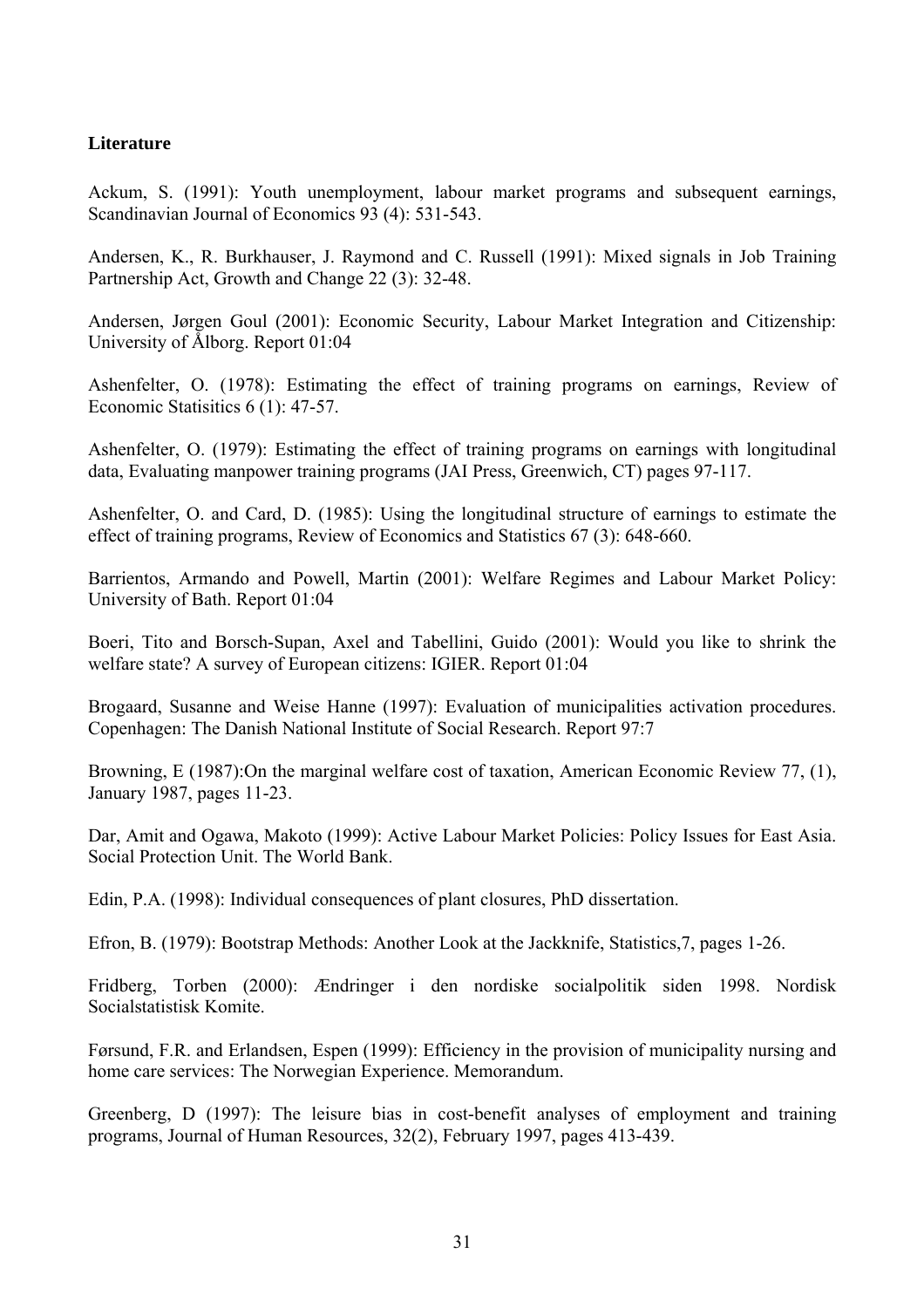Hammer, Torlid and Julkunen, Ilse (2001): Surviving Unemployment – a Question of money or Families: NOVA. Report 01:04

Hammermesh, D (1971): Economic aspects of manpower training programs (Lexington Books, Lexington, MA).

Hammermesh, D (1993):Labor demand (Princeton University Press, Princeton, NJ).

Harker, Patrick and Xue, Mei (1999): Overcoming the Inherent Dependency of DEA Efficiency Scores: A Bootstrap Approach (Working paper for The Wharton School at the University of Pennsylvania.

Heckman, J. and J. Smith (1998a): Evaluating the welfare state, Econometrics and economics in the  $20<sup>th</sup>$  century (Cambridge University Press for Econometric Society, New York).

Heckman, J. and J. Smith (1998b): The sensitivity of experimental impact estimates (University of Chicago Press for NBER, Chicago, IL).

Johnson, G (1979): The labor market displacement effect in the analysis of the net impact of manpower training programs (JAI Press, Greenwich, CT) pages 227-254.

Kvist, Jon (2001): Activating Welfare States: Scandinavian Experiences in the 1990's. Copenhagen: The Danish National Institute of Social Research. Report 00:7

LaLonde, R. (1984): Evaluating the econometric evaluations of training programs with experimental data: Working paper no. 183 (Industrial Relations Section, Princeton University).

LaLonde, R. (1986): Evaluating the econometric evaluations of training programs with experimental data, American Economic Review 76 (4): pages 604-620.

Lalonde, R. (1995):The promise of public sector-sponsored training programs, Journal of Economic Perspectives, 9(2), February 1995, pages 149-168.

Larsen Flemming (2001): Effektivitet i kommunal aktivering. Aalborg Universitet.

Mallar, C and Kerachsky, S and Thorton, C and Long, D (1982): Evaluation of the economic impact of the Job Corps program: third follow-up report (Mathematica Policy, Princeton, NJ).

O'Connell, Philip and Russell, Helen (2001): Unemployment and the Transition to Work: a Comparative Analysis: ESRI. Report 01:04

Petersen, N.C. and Olesen, O.B.(1995): Incorporating quality into data envelopment analysis: a stochastic dominance approach, International Journal of Production Economics, 39, pages 117-135.

Simar, L. and Wilson, P (1998): Sensitivity Analysis of Efficiency Scores: How to Bootstrap in Nonparametric Frontier Models, 44, pages 49-61.